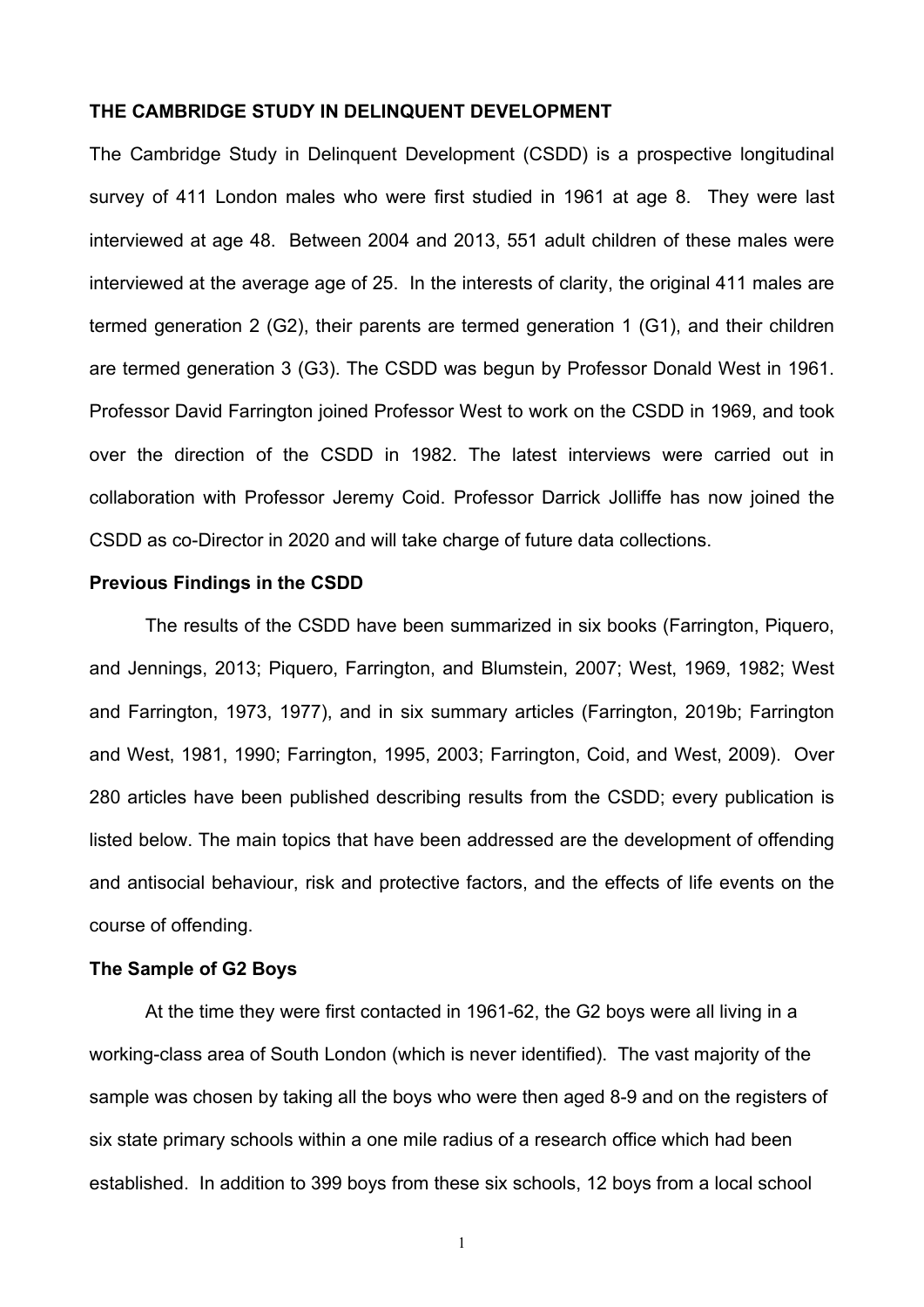for educationally subnormal children were included in the sample, in an attempt to make it more representative of the population of boys living in the area. Therefore, the boys were not a probability sample drawn from a population, but rather a complete population of boys of that age in that area at that time.

Most of the G2 boys (357, or 87%) were White in appearance and of British origin, in the sense that they were being brought up by parents who had themselves been brought up in England, Scotland, or Wales. Of the remaining 54 boys, 12 were Afro-Caribbean, having at least one parent of West Indian (usually) or African origin. Of the remaining 42 boys of non-British origin, 14 had at least one parent from the North or South of Ireland, 12 had parents from Cyprus, and the other 16 boys were White and had at least one parent from another Western industrialized country.

On the basis of their fathers' occupations when they were aged 8, 94% of the G2 boys could be described as working-class (categories III, IV or V on the Registrar General's scale, describing skilled, semi-skilled or unskilled manual workers), in comparison with the national figure of 78% at that time. The majority of the boys were living in conventional two-parent families with both a father and a mother figure; at age 8, only 6% of the boys had no operative father and only 1% had no operative mother. This was, therefore, overwhelmingly a traditional White, urban, working class sample of British origin.

### **Interviews With the G2 Males**

The G2 males have been interviewed nine times, at ages 8, 10, 14, 16, 18, 21, 25, 32, and 48. At ages 8, 10, and 14, they were assessed in their schools. The tests in schools measured individual characteristics such as intelligence, attainment, personality, and psychomotor impulsivity. In addition, the boys' teachers completed questionnaires when the G2 boys were aged about 8, 10, 12, and 14. These furnished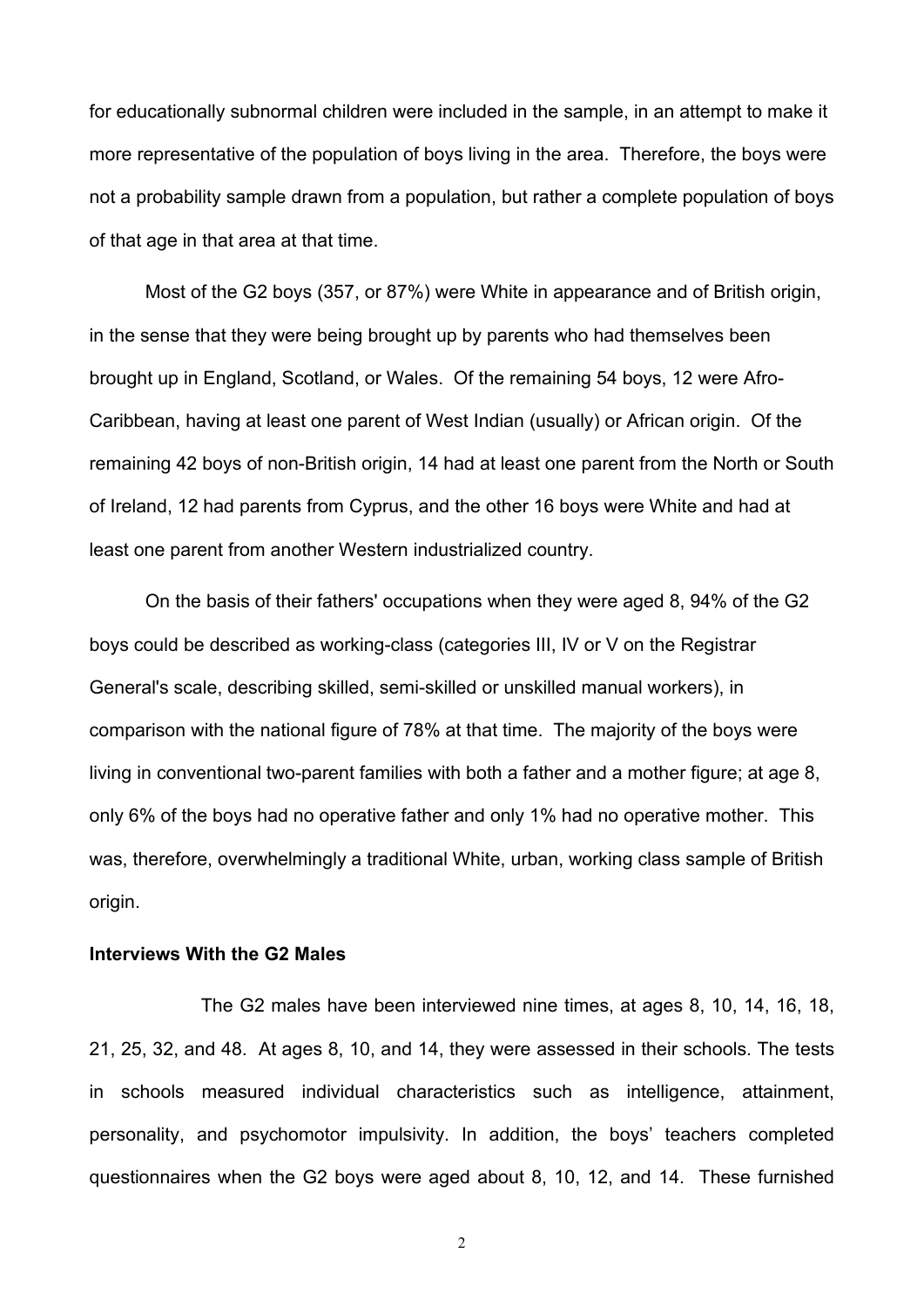data about their troublesome and aggressive school behaviour, their lack of concentration or restlessness, their school attainments and their truancy. Ratings were also obtained from the boys' peers when they were in the primary schools at ages 8 and 10, about such topics as their daring, dishonesty, troublesomeness, and popularity.

At all ages except 21 and 25, the aim was to interview all the G2 males who were still alive. Because of inadequate funding, only about half of the males were interviewed at age 21, and about a quarter at age 25. At age 21, the aim was to interview all the convicted males and an equal number of randomly chosen unconvicted males, and 218 of the 241 target males (90%) were interviewed. At age 25, only 85 males were interviewed. In the other interviews, it was always possible to interview a high proportion of those who were still alive: 405 (99%) at age 14, 399 (97%) at age 16, 389 (95%) at age 18, 378 (94%) at age 32, and 365 (93%) at age 48. At age 48, 17 males had died, five could not be traced, and 24 refused, which meant that 365 out of 394 who were alive were interviewed. The G2 males also completed a medical interview at age 48. They gave written consent for these interviews.

### **Interviews With the G2 Females**

At age 32, 289 of the 378 interviewed G2 males (76%) were living with a wife or female cohabitee, and 268 of these G2 females (93%) filled in a questionnaire about childrearing. At age 48, 299 of the 365 interviewed G2 males (82%) were living with a female partner, and 254 of these G2 females (85%) were interviewed. The G2 females gave written consent for these interviews.

### **Interviews With the G1 Parents**

Interviews with the G1 parents were carried out by female social workers who visited their homes. These took place about once a year (in 1961-69) from when the G2 boy was about 8 until when he was aged 14-15 and was in his last year of compulsory education. The primary informant was the mother, although many fathers were also seen.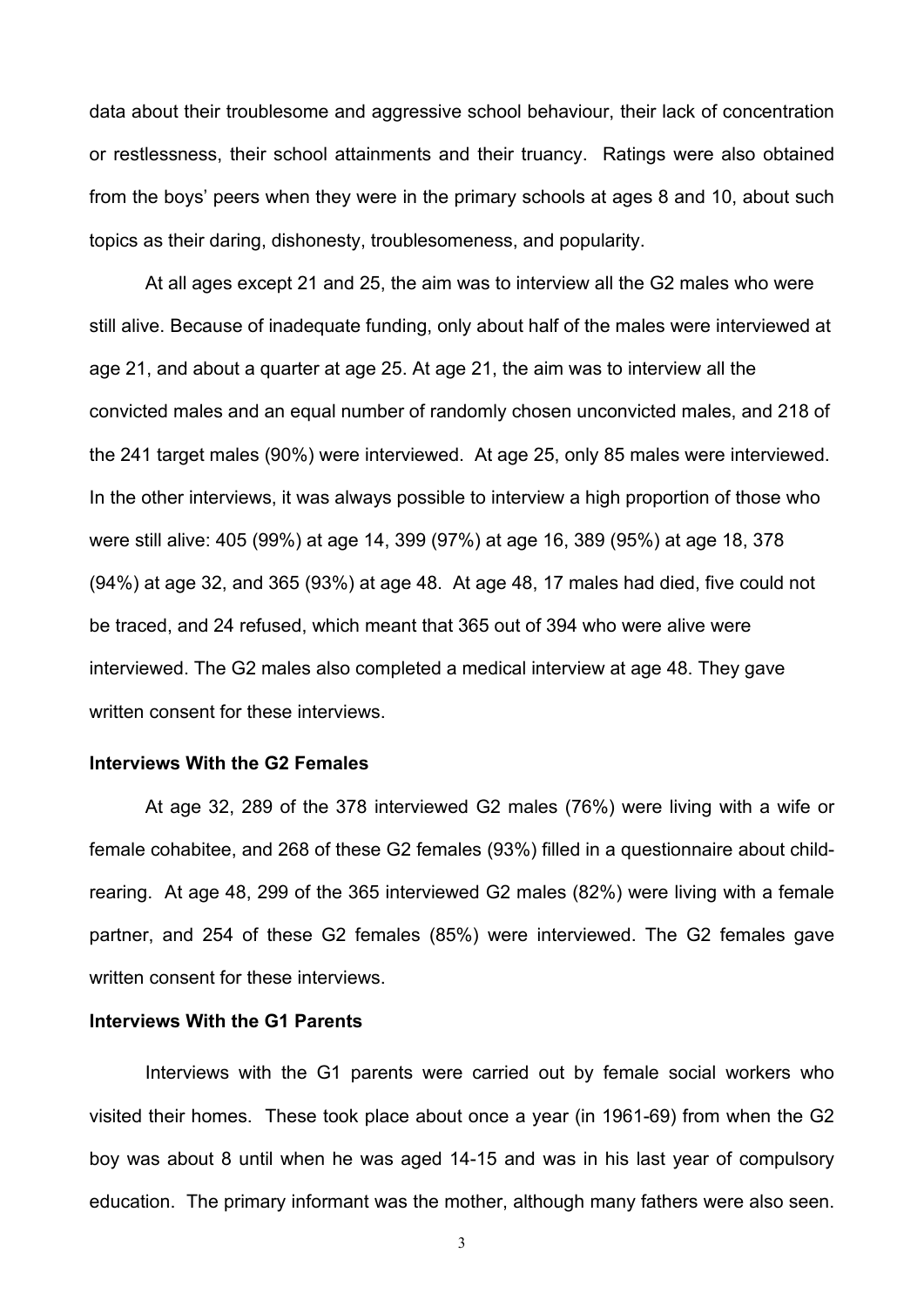The G1 parents provided details about such matters as family income, family size, their employment histories, their child-rearing practices (including attitudes, discipline, and parental disharmony), their degree of supervision of the boy, and his temporary or permanent separations from them.

#### **Interviews With the G3 Children**

Only G3 children aged at least 18 (born up to 1995) were identified for interviewing. We knew about and had identifying information for 691 G3 children. The ethical requirements of the South-East Region Medical Ethics Committee required that we contact the G2 male and/or his female partner in trying to interview the G3 children. Therefore, 20 G3 children whose G2 fathers refused at age 48, and 7 children who father was dead at age 48 (and where no female partner was available) were not eligible to be interviewed. An additional six G3 males who had died and three who were disabled (one Down's syndrome, one mental health problems, one severe attention deficit-hyperactivity disorder), together with two who did not know that the G2 male was their father, were considered to be not eligible.

Of the 653 eligible G3 children, 551 were interviewed (84%) at the average age of 25; 291 of the 343 G3 males (85%) and 260 of the 310 G3 females (84%). Of the remainder, 39 children refused, 33 parents refused, 13 children could not be traced, 14 were elusive (agreeing or not refusing but never being available to interview), and three were aggressive or problematic. Of the 29 eligible children living abroad since birth, 17 were interviewed, usually by telephone. The G3 children gave written consent for these interviews.

### **Criminal Record Searches**

The G1 parents, G2 males and females, and G3 children have been searched in criminal records.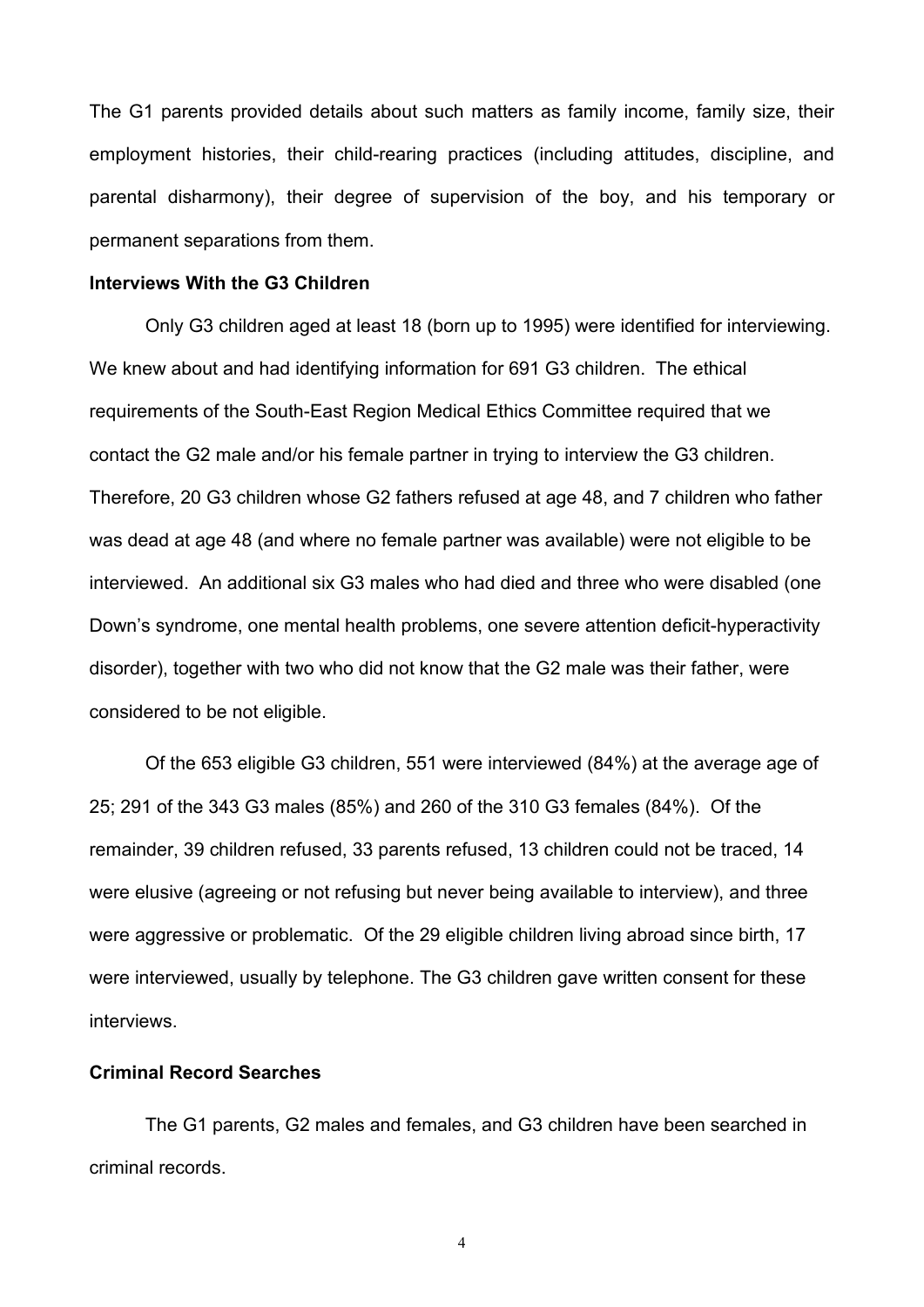## **Security of Data**

All information has been held securely. No person has been identified in any

publication. The information has not been used to make any decisions about the data

subjects or to have any effect on their lives. For more information about the CSDD, please

contact Professor David Farrington: dpf1@cam.ac.uk

# **304 PUBLICATIONS PRESENTING RESULTS FROM THE CAMBRIDGE STUDY (August 2021)**

- Auty, K.M., Bergstrom, H. and Farrington, D.P. (2021) Intergenerational continuities in imprisonment: Findings from the Cambridge Study in Delinquent Development. In Gomes, S., Carvalho, M.J.L. and Duarte, V. (Eds.) *Incarceration and Generation: vol. 2: Challenging Generational Relations.* London: Palgrave Macmillan, in press.
- Auty, K. M., Farrington, D. P. and Coid, J. W. (2015a) Intergenerational transmission of psychopathy and mediation via psychosocial risk factors. *British Journal of Psychiatry,* 206, 26-31.
- Auty, K. M., Farrington, D. P. and Coid, J. W. (2015b) The validity of self-reported convictions in a community sample: Findings from the Cambridge Study in Delinquent Development. *European Journal of Criminology,* 12, 562-580.
- Auty, K. M., Farrington, D. P. and Coid, J. W. (2015c) Intergenerational transmission of psychopathy. *British Journal of Psychiatry,* 206, 343 (Letter to the Editor).
- Auty, K.A., Farrington, D.P. and Coid, J.W. (2017) The intergenerational transmission of criminal offending: Exploring gender-specific mechanisms. *British Journal of Criminology*, 57, 215-237*.*
- Auty, K.M., Farrington, D.P. and Coid, J.W. (2021) Intergenerational transmission of personality disorder: General or disorder-specific? *Psychology, Crime and Law,* in press*.*
- Barnes, J.C., Raine, A. and Farrington, D.P. (2021) The interaction of biopsychological and socio-environmental influences on criminological outcomes. *Justice Quarterly,*  in press.
- Barnett, A., Blumstein, A. and Farrington, D.P. (1987) Probabilistic models of youthful criminal careers. *Criminology,* 25, 83-107. Reprinted in Greenberg, D. (Ed., 1996) *Criminal Careers*, vol. 1. Aldershot: Dartmouth (pp. 259-283).
- Barnett, A., Blumstein, A. and Farrington, D.P. (1989) A prospective test of a criminal career model. *Criminology,* 27, 373-388. Reprinted in Greenberg, D. (Ed., 1996) *Criminal Careers*, vol. 1. Aldershot: Dartmouth (pp. 285-300), and in Bushway, S. and Weisburd, D.. (Eds., 2005) *Quantitative Methods in Criminology.* Aldershot: Ashgate (pp. 371-386).

Basto-Pereira, M. and Farrington, D.P. (2019) Advancing knowledge about lifelong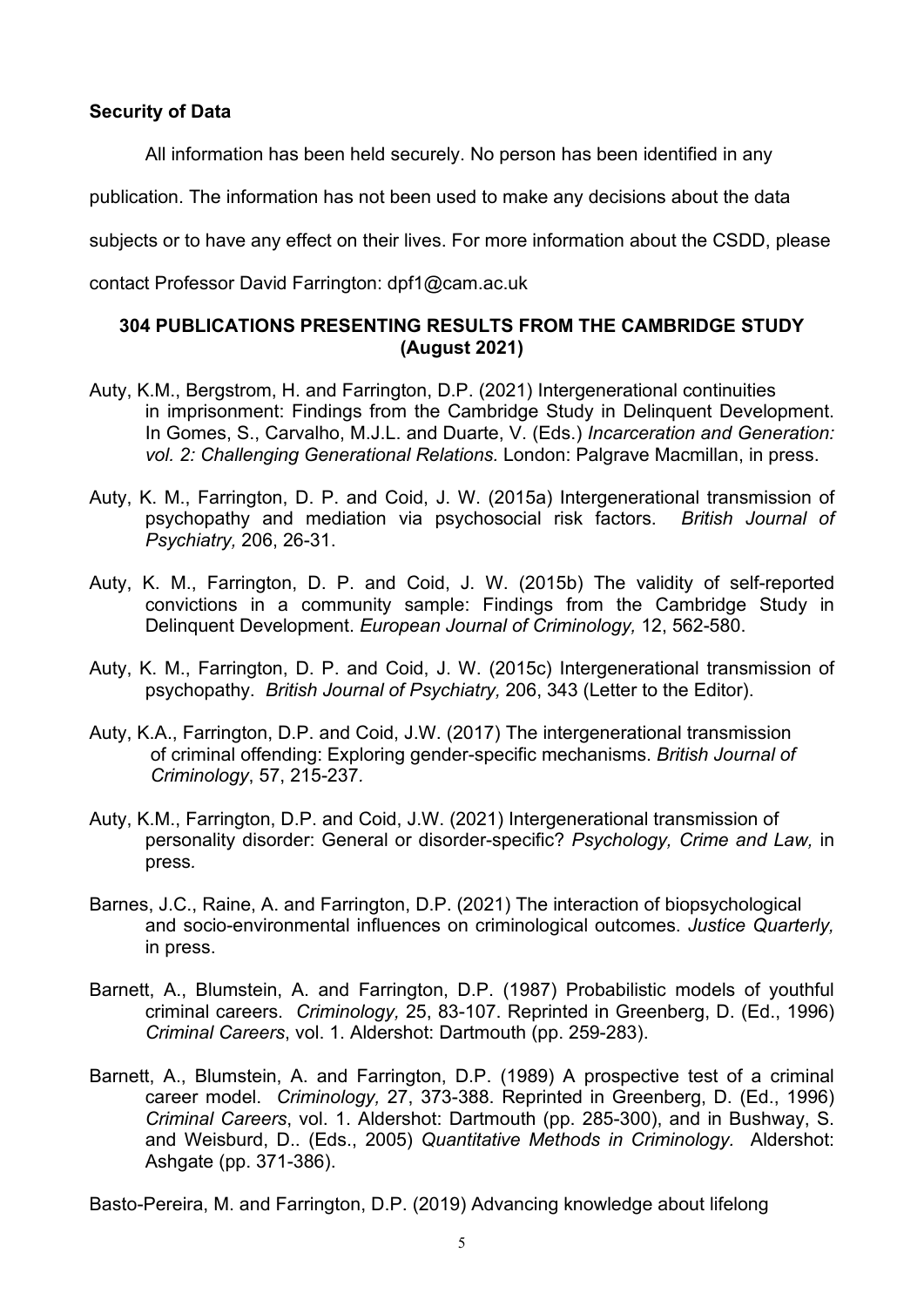crime sequences. *British Journal of Criminology,* 59, 354-377*.*

- Basto-Pereira, M. and Farrington, D.P. (2020) Life-long conviction pathways and self-reported offending: Towards a deeper comprehension of criminal career development. *British Journal of Criminology,* 60, 285-302.
- Beaver, K. M. and Wright, J. P. (2007) A child effects explanation for the association between family risk and involvement in an antisocial lifestyle. *Journal of Adolescent Research,* 22, 640-664.

Bergstrom, H. and Farrington, D.P. (2018a) Grandiose-manipulative, callous-unemotional

and daring-impulsive: The prediction of psychopathic traits in adolescence and their outcomes in adulthood. *Journal of Psychopathology and Behavioural Assessment*, 40, 149-158.

- Bergstrom, H. and Farrington, D.P. (2018b) "The beat of my heart": The relationship between resting heart rate and psychopathy in a prospective longitudinal study. *Journal of Criminal Psychology,* 8, 333-344*.*
- Bergstrom, H., Forth, A.E. and Farrington, D.P. (2016) The psychopath: Continuity or change? Stability of psychopathic traits and predictors of stability. In Kapardis, A. and Farrington, D.P. (Eds.) *The Psychology of Crime, Policing and Courts*. Abingdon: Routledge (pp. 57-74).
- Bergstrom, H., Jolliffe, D. and Farrington, D.P. (2021a) Empathy and psychopathy: How are they related in men and women? In Jolliffe, D. and Farrington, D.P. (Eds.) *Empathy versus Offending, Aggression and Bullying: Advancing Knowledge using the Basic Empathy Scale.* Abingdon: Routledge (pp. 101-112).
- Bergstrom, H. and Farrington, D.P. (2021b) Psychopathic personality and criminal violence across the life-course in a prospective longitudinal study: Does psychopathic personality predict violence when controlling for other risk factors? *Journal of Criminal Justice,* in press.
- Besemer, S. (2012a) *Intergenerational Transmission of Criminal and Violent Behaviour.* Leiden, Netherlands: Sidestone Press.
- Besemer, S. (2012b) Specialized versus versatile intergenerational transmission of violence: A new approach to studying intergenerational transmission from violent versus non-violent fathers: Latent class analysis. *Journal of Quantitative Criminology*, 28, 245-263.
- Besemer, S. (2014) The impact of timing and frequency of parental criminal behaviour and risk factors on offspring offending. *Psychology, Crime and Law*, 20, 78-99.
- Besemer, S. and Farrington, D. P. (2012) Intergenerational transmission of criminal behaviour: Conviction trajectories of fathers and their children. *European Journal of Criminology,* 9, 120-141.
- Besemer, S., Farrington, D. P. and Bijleveld, C. C. J. H. (2013) Official bias in intergenerational transmission of criminal behaviour. *British Journal of Criminology,* 53, 438-455.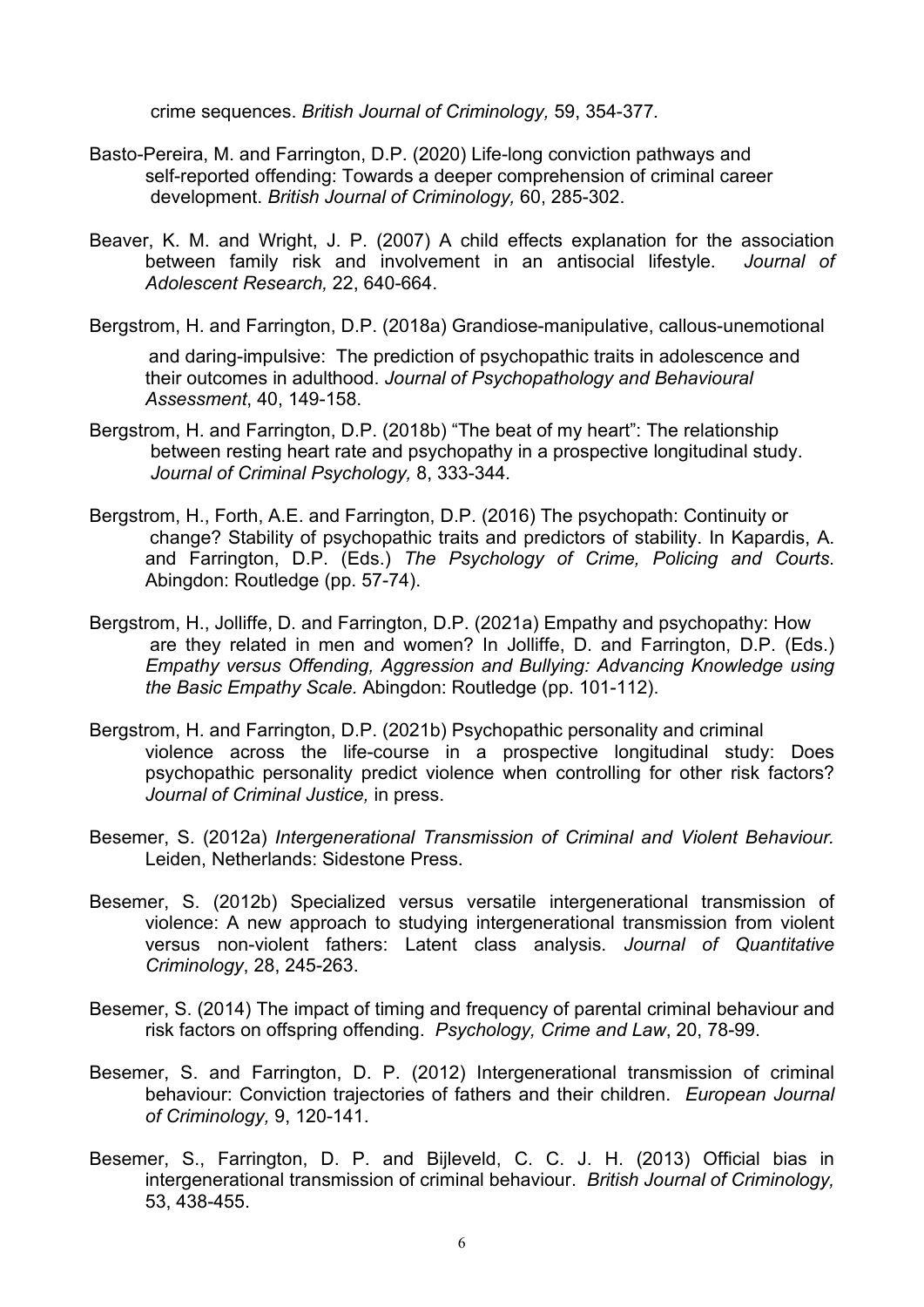- Besemer, S., Farrington, D.P. and Bijleveld, C.J.H. (2017) Labelling and intergenerational transmission of crime: The interaction between criminal justice intervention and a convicted parent. *PLOS ONE,* 12 (3): e0172419.
- Besemer, S., Farrington, D. P. and Theobald, D. (2016) The relationship between a parental conviction and a son's family formation. *Advances in Life Course Research,* 28, 52-64*.*
- Besemer, S., Van der Geest, V., Murray, J., Bijleveld, C. C. J. H. and Farrington, D. P. (2011) The relationship between parental imprisonment and offspring offending in England and the Netherlands. *British Journal of Criminology,* 51, 413-437.
- Blackmore, J. (1974) The relationship between self-reported delinquency and official convictions amongst adolescent boys. *British Journal of Criminology*, 14, 172-176.
- Blumstein, A., Farrington, D.P. and Moitra, S. (1985) Delinquency careers: Innocents, desisters and persisters. In Tonry, M. and Morris, N. (Eds.) *Crime and Justice: An Annual Review of Research,* vol 6. Chicago: University of Chicago Press (pp. 187- 219).
- Bosick, S. J. (2015) Crime and the transition to adulthood: A person-centred approach. *Crime and Delinquency,* 61, 950-972.
- Bosick, S. J., Bersani, B. E. and Farrington, D. P. (2015) Relating clusters of adolescent problems to adult criminal trajectories: A person-centred prospective approach. *Journal of Developmental and Life-Course Criminology*, 1, 169-188.
- Craig, J.M., Malvaso, C.G. and Farrington, D.P. (2021) All in the family? Exploring the intergenerational association of exposure to Adverse Childhood Experiences and their effect on offending behaviour. *Youth Violence and Juvenile Justice*, 19, 292-307.
- Craig, J. M., Morris, R. G., Piquero, A. R. and Farrington, D. P. (2015) Heavy drinking ensnares adolescents into crime in early adulthood. *Journal of Criminal Justice,* 43, 142-151.
- Craig, J.M., Piquero, A.R. and Farrington, D.P. (2017) The economic maturity gap encourages continuity in offending. *Journal of Developmental and Life-Course Criminology,* 3, 380-396.
- Craig, J.M., Piquero, A.R., and Farrington, D.P. (2020) Not all at-risk boys have bad outcomes: Predictors of later life success. *Crime and Delinquency,* 66, 392-419.
- Craig, J.M., Piquero, A.R., Farrington, D.P. and Ttofi, M.M. (2017) A little early risk goes a long bad way: Adverse childhood experiences and life-course offending in the Cambridge Study. *Journal of Criminal Justice*, 53, 34-45.
- Craig, J.M., Piquero, A.R., Murray, J. and Farrington, D.P. (2018) A quasiexperimental test of the effects of criminal justice Involvement on later mental health. *Journal of Experimental Criminology,* 14, 485-506*.*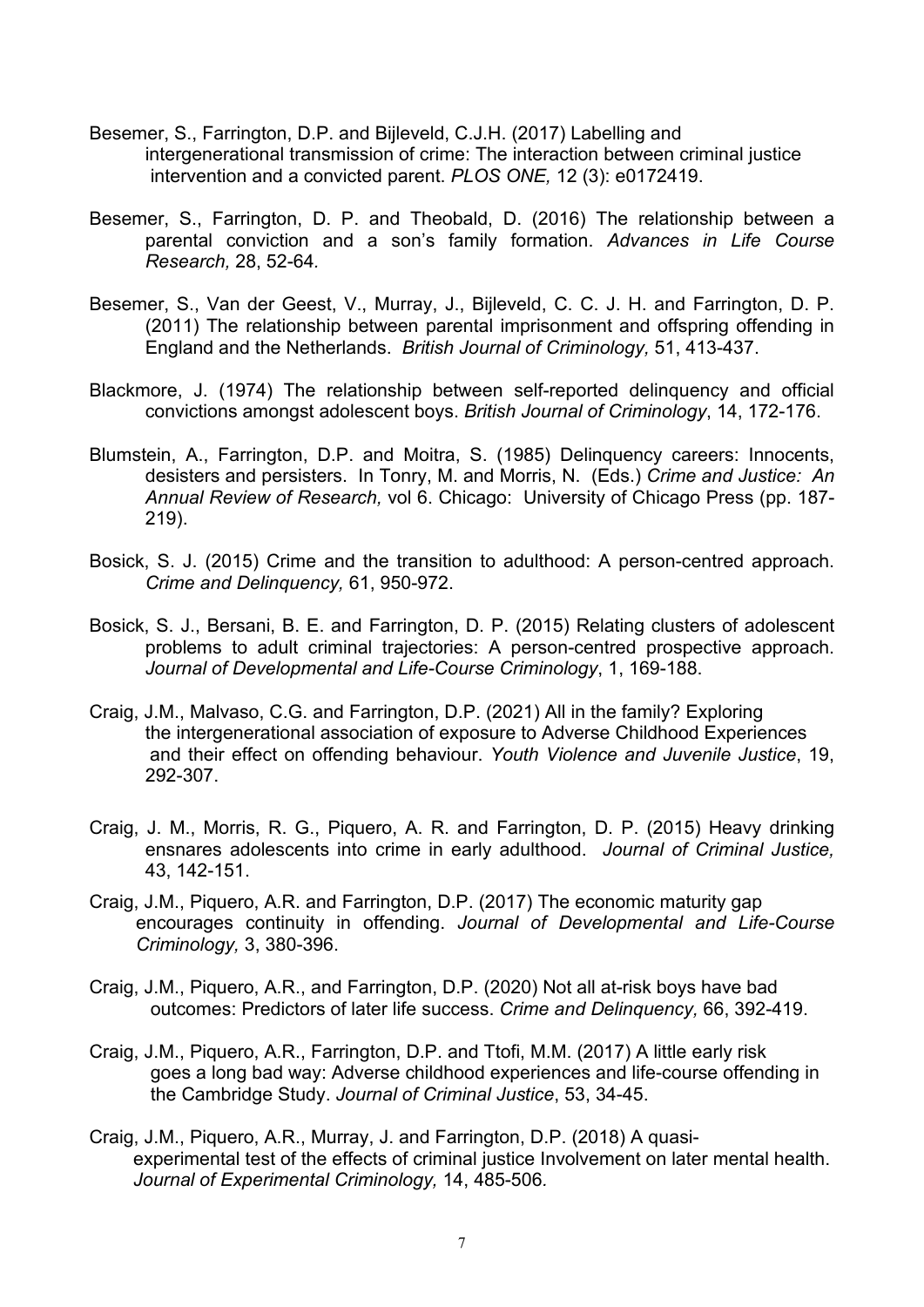- DeLi, S. (1999) Legal sanctions and youths' status achievement: A longitudinal study. *Justice Quarterly,* 16, 377-401.
- D'Unger, A. V., Land, K.C., McCall, P.L. and Nagin, D.S. (1998) How many latent classes of delinquent/criminal careers? Results from mixed Poisson regression analyses. *American Journal of Sociology*, 103, 1593-1630.
- Farrington, D. P. (1972) Delinquency begins at home. *New Society* 21, 495-497.
- Farrington, D. P. (1973) Self-reports of deviant behaviour: Predictive and stable? *Journal of Criminal Law and Criminology,* 64, 99-110.
- Farrington, D. P. (1976) The roots of delinquency. *Justice of the Peace* 140, 164-166.
- Farrington, D. P. (1977a) The effects of public labelling. *British Journal of Criminology* 17, 112-125. Reprinted in South, N. (Ed., 1999) *Youth Crime, Deviance and Delinquency,* vol. 2: *Empirical Studies and Comparative Perspectives*. Aldershot: Dartmouth (pp. 145-158).
- Farrington, D. P. (1977b) Young adult delinquents are socially deviant. *Justice of the Peace,* 141, 92-95.
- Farrington, D. P. (1978) The family backgrounds of aggressive youths. In Hersov, L., Berger, M. and Shaffer, D. (Eds.) *Aggression and Antisocial Behaviour in Childhood and Adolescence.* Oxford: Pergamon (pp. 73-93).
- Farrington, D. P. (1979) Environmental stress, delinquent behaviour and convictions. In Sarason, I.G. and Spielberger, C.D. (Eds.) *Stress and Anxiety*, vol. 6. Washington, D.C.: Hemisphere (pp. 93-107).
- Farrington, D. P. (1980) Truancy, delinquency, the home and the school. In Hersov, L. and Berg, I. (Eds.) *Out of School: Modern Perspectives in Truancy and School Refusal.* Chichester: Wiley (pp. 49-63).
- Farrington, D. P. (1983) Offending from 10 to 25 years of age. In van Dusen, K.T. and Mednick, S.A. (Eds.) *Prospective Studies of Crime and Delinquency*. Boston: Kluwer-Nijhoff (pp. 17-37).
- Farrington, D. P. (1984) Measuring the natural history of delinquency and crime. In Glow, R.A. (Ed.) *Advances in the Behavioural Measurement of Children*, vol. 1. Greenwich, Connecticut: JAI Press (pp. 217-263).
- Farrington, D. P. (1985) Predicting self-reported and official delinquency. In Farrington, D. P. and Tarling, R. (Eds.) *Prediction in Criminology*. Albany, N.Y.: State University of New York Press (pp. 150-173).
- Farrington, D. P. (1986) Stepping stones to adult criminal careers. In Olweus, D., Block, J. and Yarrow, M.R. (Eds.) *Development of Antisocial and Prosocial Behaviour: Research, Theories and Issues*. New York: Academic Press (pp. 359-384).
- Farrington, D. P. (1987a) Early precursors of frequent offending. In Wilson, J.Q. and Loury, G.C. (Eds.) *From Children to Citizens, vol. 3: Families, Schools, and*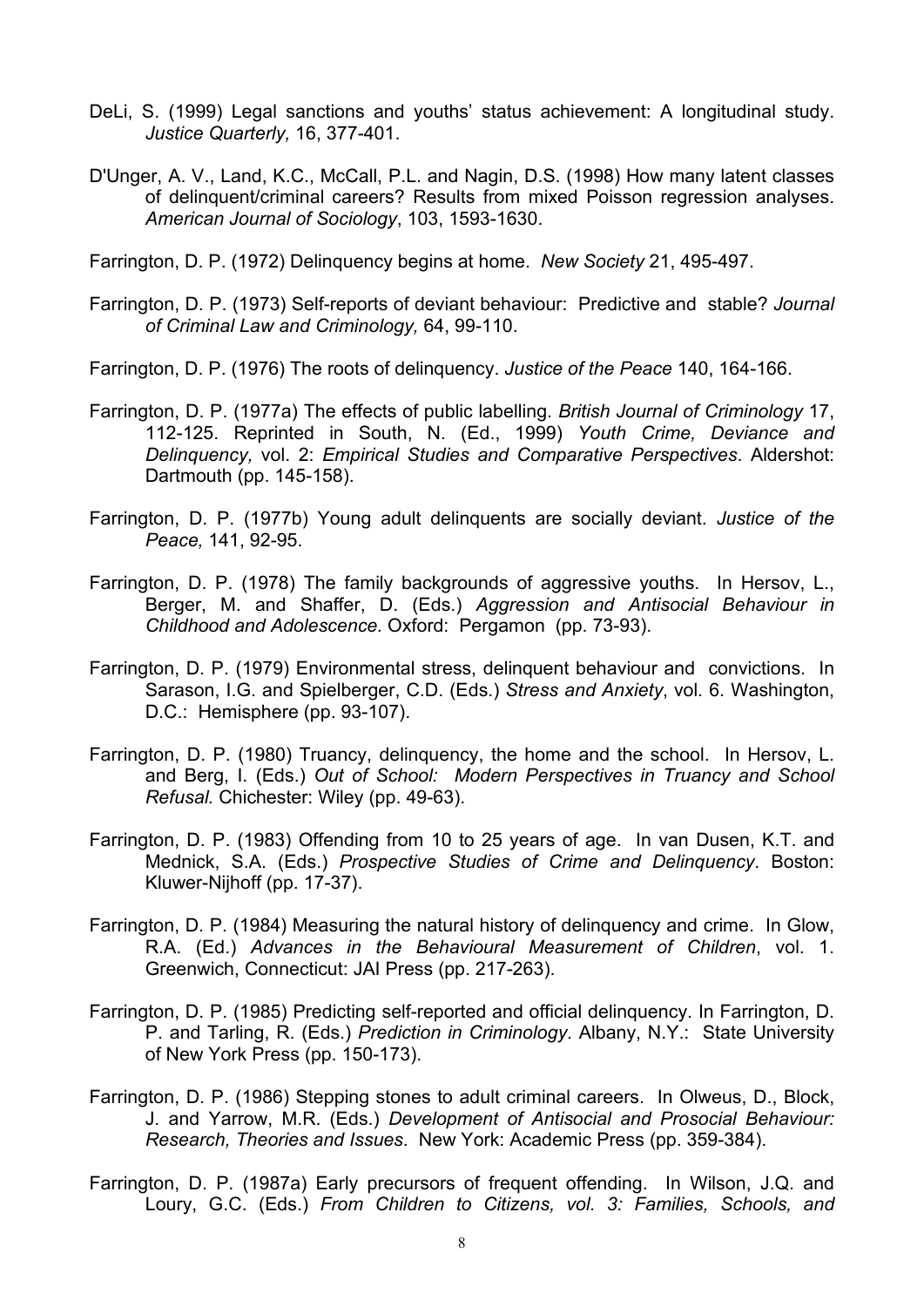*Delinquency Prevention*. New York: Springer-Verlag (pp. 27-50).

- Farrington, D. P. (1987b) Implications of biological findings for criminological research. In Mednick, S.A., Moffitt, T.E. and Stack, S.A. (Eds.) *The Causes of Crime: New Biological Approaches.* Cambridge: Cambridge University Press (pp. 42-64).
- Farrington, D. P. (1989a) Early predictors of adolescent aggression and adult violence*. Violence and Victims*, 4, 79-100.
- Farrington, D. P. (1989b) Later adult life outcomes of offenders and non-offenders. In Brambring, M., Losel, F., and Skowronek, H. (Eds*.) Children at Risk: Assessment, Longitudinal Research, and Intervention*. Berlin: De Gruyter (pp. 220-244).
- Farrington, D. P. (1989c) Long-term prediction of offending and other life outcomes. In Wegener, H., Losel, F. and Haisch, J. (Eds.) *Criminal Behaviour and the Justice System: Psychological Perspectives.* New York: Springer-Verlag (pp. 26-39).
- Farrington, D. P. (1989d) Self-reported and official offending from adolescence to adulthood. In Klein, M.W. (Ed.) *Cross-National Research in Self-Reported Crime and Delinquency*. Dordrecht, Netherlands: Kluwer (pp. 399-423).
- Farrington, D. P. (1989e) The origins of crime: The Cambridge Study in Delinquent Development. *Home Office Research Bulletin*, 27, 29-32.
- Farrington, D. P. (1990a) Age, period, cohort, and offending. In Gottfredson, D.M. and Clarke, R.V. (Eds.) *Policy and Theory in Criminal Justice: Contributions in Honour of Leslie T. Wilkins.* Aldershot: Gower (pp. 51-75).
- Farrington, D. P. (1990b) Implications of criminal career research for the prevention of offending. *Journal of Adolescence*, 13, 93-113.
- Farrington, D. P. (1991a) Antisocial personality from childhood to adulthood. *The Psychologist,* 4, 389-394.
- Farrington, D. P. (1991b) Childhood aggression and adult violence: Early precursors and later life outcomes. In Pepler, D.J. and Rubin, K.H. (Eds.) *The Development and Treatment of Childhood Aggression.* Hillsdale, NJ: Lawrence Erlbaum (pp. 5-29).
- Farrington, D.P. (1992a) Criminal career research in the United Kingdom. *British Journal*

*of Criminology*, 32, 521-536. Reprinted in Canter, D. (Ed., 2014) *Criminal Psychology, Vol. 2: Criminals' Characteristics*. London: Sage (pp. 3-20).

- Farrington, D. P. (1992b) Explaining the beginning, progress and ending of antisocial behaviour from birth to adulthood. In McCord, J. (Ed.) *Facts, Frameworks and Forecasts: Advances in Criminological Theory*, vol. 3. New Brunswick, N.J.: Transaction (pp. 253-286).
- Farrington, D. P. (1992c) Juvenile delinquency. In Coleman, J.C. (Ed.) *The School Years* (2nd ed.). London: Routledge (pp. 123-163).

Farrington, D. P. (1993a) Childhood origins of teenage antisocial behaviour and adult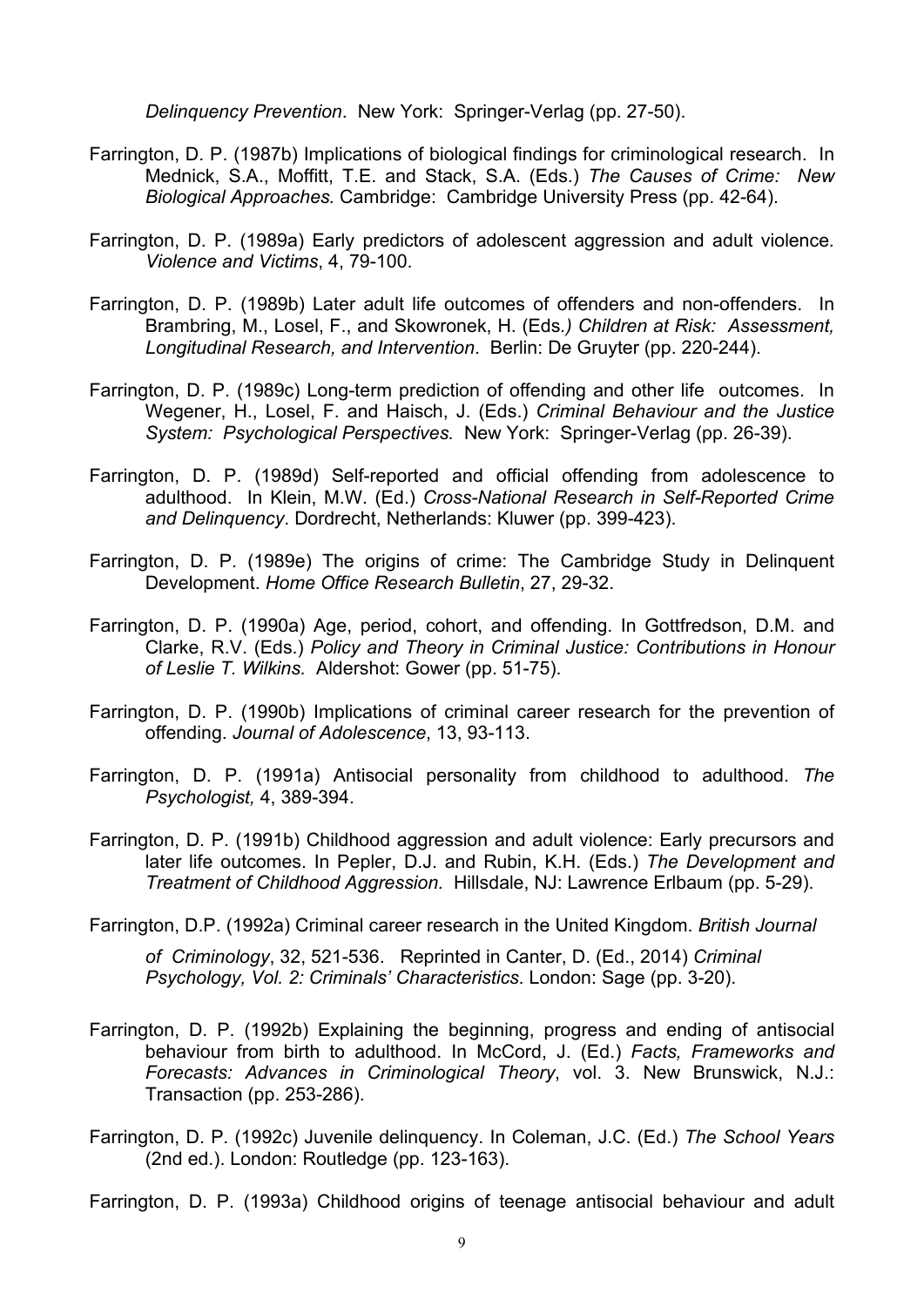social dysfunction. *Journal of the Royal Society of Medicine*, 86, 13-17. Reprinted in Messer, D. and Dockrell, J. (Eds., 1998) *Developmental Psychology: A Reader* (pp. 347-355). London: Arnold.

- Farrington, D. P. (1993b) Understanding and preventing bullying. In Tonry, M. (Ed.) *Crime and Justice,* vol. 17. Chicago: University of Chicago Press (pp. 381-458).
- Farrington, D. P. (1994a) Childhood, adolescent and adult features of violent males. In Huesmann, L.R. (Ed.) *Aggressive Behaviour: Current Perspectives.* New York: Plenum (pp. 215-240).
- Farrington, D. P. (1994b) Interactions between individual and contextual factors in the development of offending. In Silbereisen, R.K. and Todt, E. (Eds.) *Adolescence in Context: The Interplay of Family, School, Peers and Work in Adjustment*. New York: Springer-Verlag (pp. 366-389).
- Farrington, D. P. (1995a) Crime and physical health: Illnesses, injuries, accidents and offending in the Cambridge Study. *Criminal Behaviour and Mental Health*, 5, 261- 278.
- Farrington, D. P. (1995b) Stabilitat und pradiktion von aggressivem verhalten (Stability and prediction of violent behaviour). *Gruppendynamik,* 26, 23-40.
- Farrington, D. P. (1995c) The development of offending and antisocial behaviour from childhood: Key findings from the Cambridge Study in Delinquent Development. *Journal of Child Psychology and Psychiatry*, 36, 929-964.
- Farrington, D. P. (1996a) Later life outcomes of truants in the Cambridge Study. In Berg, I. and Nursten, J. (Eds.) *Unwillingly to School* (4<sup>th</sup> ed.). London: Gaskell (pp. 96-118).
- Farrington, D. P. (1996b) Psychosocial influences on the development of antisocial personality. In Davies, G., Lloyd-Bostock, S., McMurran, M. and Wilson, C. (Eds.) *Psychology, Law and Criminal Justice: International Developments in Research and Practice*. Berlin: de Gruyter (pp. 424-444).
- Farrington, D. P. (1996c) The childhood origins of crime: The Cambridge Study, 1961-96. *Cambridge: The Magazine of the Cambridge Society*, 38, 15-18.
- Farrington, D. P. (1997a) Early prediction of violent and non-violent youthful offending. *European Journal on Criminal Policy and Research*, 5 (2), 51-66.
- Farrington, D. P. (1997b) The relationship between low resting heart rate and violence. In Raine, A., Brennan, P.A., Farrington, D.P. and Mednick, S.A. (Eds.) *Biosocial Bases of Violence*. New York: Plenum (pp. 89-105).
- Farrington, D. P. (1998a) Predictors, causes and correlates of male youth violence. In Tonry, M. and Moore, M.H. (Eds.) *Youth Violence* (*Crime and Justice*, vol. 24). Chicago: University of Chicago Press (pp. 421-475).
- Farrington, D. P. (1998b) O desenvolvimento do comportamento anti-social e ofensivo desde a infancia ate a idade adulta. (The development of offending and antisocial behaviour from childhood to adulthood). *Temas Penitenciarios,* series II, 1, 7-16.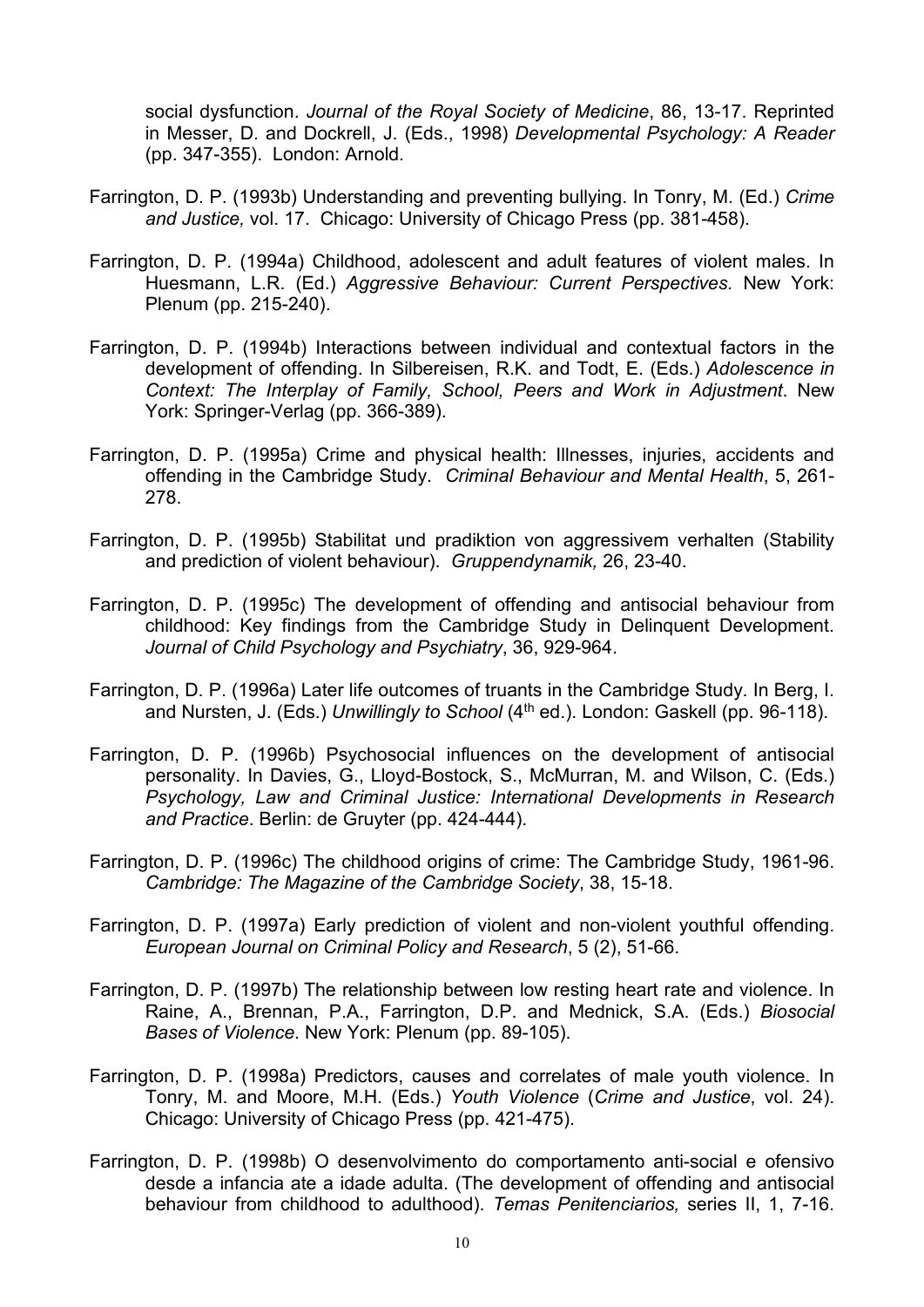Partly reprinted (in English) in: Cordella, P. and Siegel, L. (1996, Eds.) *Readings in Contemporary Criminological Theory.* Boston: Northeastern University Press (pp. 107-120).

- Farrington, D. P. (1999) Predicting persistent young offenders. In McDowell, G.L. and Smith, J.S. (Eds.) *Juvenile Delinquency in the United States and the United Kingdom*. London: Macmillan (pp. 3-21).
- Farrington, D. P. (2000a) Adolescent violence: Findings and implications from the Cambridge Study. In Boswell, G. (Ed.) *Violent Children and Adolescents: Asking the Question Why*. London: Whurr (pp. 19-35).
- Farrington, D. P. (2000b) Psychosocial predictors of adult antisocial personality and adult convictions. *Behavioural Sciences and the Law*, 18, 605-622.
- Farrington, D. P. (2001a) Cross-national comparative studies in criminology. In Pontell, H.N. and Shichor, D. (Eds.) *Contemporary Issues in Crime and Criminal Justice: Essays in Honour of Gilbert Geis*. Upper Saddle River, N.J.: Prentice-Hall (pp. 307- 320).
- Farrington, D. P. (2001b) Predicting adult official and self-reported violence. In Pinard, G-F. and Pagani, L. (Eds.) *Clinical Assessment of Dangerousness: Empirical Contributions.* Cambridge: Cambridge University Press (pp. 66-88).

Farrington, D. P. (2001c) *What Has Been Learned from Self-reports about Criminal*

*Careers and the Causes of Offending*? London: Home Office (Online Report). Reprinted in Canter, D. (Ed., 2014) *Criminal Psychology, Vol. 2: Criminals' Characteristics*. London: Sage (pp. 21-53).

Farrington, D. P. (2002) Multiple risk factors for multiple problem violent boys. In Corrado, R.R., Roesch, R., Hart, S.D. and Gierowski, J.K. (Eds.) *Multi-Problem Violent Youth: A Foundation for Comparative Research on Needs, Interventions, and Outcomes*. Amsterdam: IOS Press (pp. 23-34).

Farrington, D. P. (2003) Key results from the first 40 years of the Cambridge Study

in Delinquent development. In Thornberry, T.P. and Krohn, M.D. (Eds.) *Taking Stock of Delinquency: An Overview of Findings from Contemporary Longitudinal Studies.* New York: Kluwer/Plenum (pp. 137-183). Reprinted in Portuguese as O Estudo de Desenvolvimento de Delinquencia de Cambridge: principais resultados dos primeiros 40 anos. In A. C. Fonseca (Ed. 2004) *Comportamento Anti-Social e Crime da Infancia a Idade Adulta* (pp. 73-132). Coimbra, Portugal: Almedina.

- Farrington, D. P. (2005) Delinquent development: the Cambridge Study. In Fisher, C.B. and Lerner, R.M. (Eds.) *Encyclopaedia of Applied Developmental Science*. Thousand Oaks, California: Sage (vol 1, pp. 328-332).
- Farrington, D. P. (2006a) Comparing football hooligans and violent offenders: Childhood, adolescent, teenage and adult features. *Monatsschrift fur Kriminologie und Strafrechtsreform (Journal of Criminology and Penal Reform*), 89, 193-205.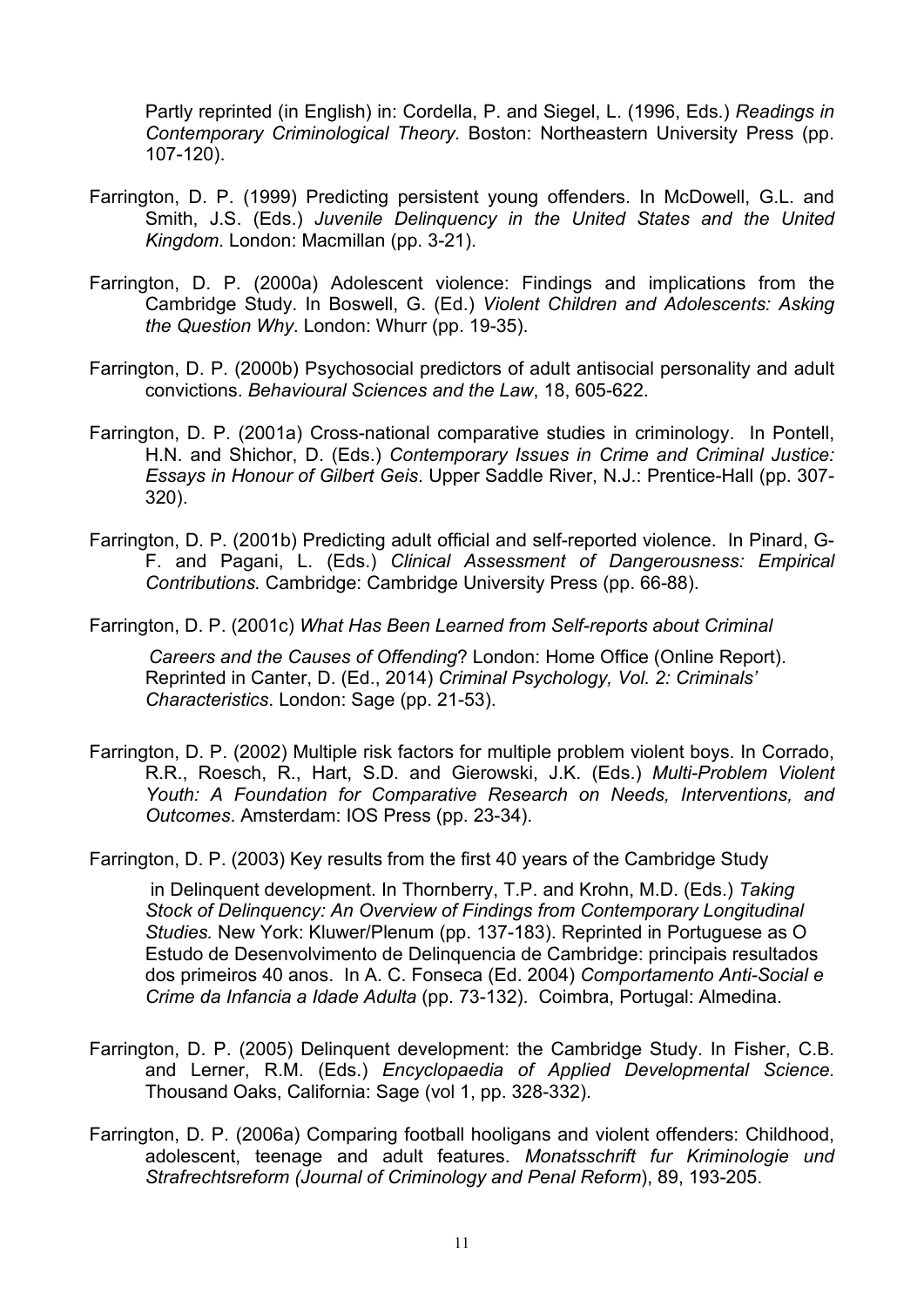- Farrington, D. P. (2006b) Family background and psychopathy. In Patrick, C.J. (Ed.) *Handbook of Psychopathy*. New York: Guilford Press (pp. 229-250).
- Farrington, D. P. (2007a) Origins of violent behaviour over the life span. In Flannery, D.J., Vaszonyi, A.T. and Waldman, I. (Eds.) *The Cambridge Handbook of Violent Behaviour and Aggression*. Cambridge: Cambridge University Press (pp. 19-48).
- Farrington, D. P. (2007b) Social origins of psychopathy. In Felthous, A. R. and Sass, H. (Eds.) *International Handbook on Psychopathic Disorders and the Law, vol. 1: Diagnosis and Treatment.* New York: Wiley (pp. 319-334).
- Farrington, D. P. (2008) O desenvolvimento do compartamento criminoso e anti-social da infancia a idade adulta (The development of offending and antisocial behaviour from childhood to adulthood). In Matos, A., Vieira, C., Nogueira, S., Boavida, J. and Alcoforado, L. (Eds.) *A Malade Humana: Fatalidade ou Educacao? (Human Evilness: Fatality or Education?).* Coimbra, Portugal: Edicoes Almedina (pp. 221- 245).
- Farrington, D. P. (2009) The Cambridge Study in Delinquent Development. In Walston, C. (Ed.) *Challenging Crime: A Portrait of the Cambridge Institute of Criminology.* London: Third Millennium (pp. 64-71).
- Farrington, D. P. (2010) Does cannabis use predict non-drug offending? *Addiction*, 105, 119-120*.*
- Farrington, D. P. (2012a) Childhood risk factors for young adult offending: Onset and persistence. In Lösel, F., Bottoms, A. E. and Farrington, D. P. (Eds.) *Young Adult Offenders: Lost in Transition?* Abingdon: Routledge (pp. 48-64).
- Farrington, D. P. (2012b) Predictors of violent young offenders. In Feld, B. C. and Bishop, D. M. (Eds.) *The Oxford Handbook of Juvenile Crime and Juvenile Justice.* Oxford: Oxford University Press (pp. 146-171).
- Farrington, D. P. (2014a) On cross-national comparative research. *Inter-News,* 37, 6-8.
- Farrington, D. P. (2014b) The Cambridge Study in Delinquent Development. *The DLC Criminologist,* 2 (2), 14-16.
- Farrington, D.P. (2015) Tracing men in the Cambridge Study in Delinquent Development. *The DLC Criminologist*, 3(1), 12-13.
- Farrington, D.P. (2018) Origins of violent behaviour over the life span. In Vazsonyi, A.T., Flannery, D.J., and DeLisi, M. (Eds.) *The Cambridge Handbook of Violent Behaviour and Aggression (2nd ed.).* Cambridge: Cambridge University Press (pp. 3-30).
- Farrington, D.P. (2019a) Childhood risk and protective factors for early desisters, late desisters, and life-course-persistent offenders. *Revista Espanola de Investigacion Criminologica (Spanish Journal of Criminological Research),* 17, 1-33.
- Farrington, D.P. (2019b) The Cambridge Study in Delinquent Development. In Eaves, D., Webster, C.D., Haque, Q. and Eaves-Thalken, J. (Eds.) *Risk Rules: A*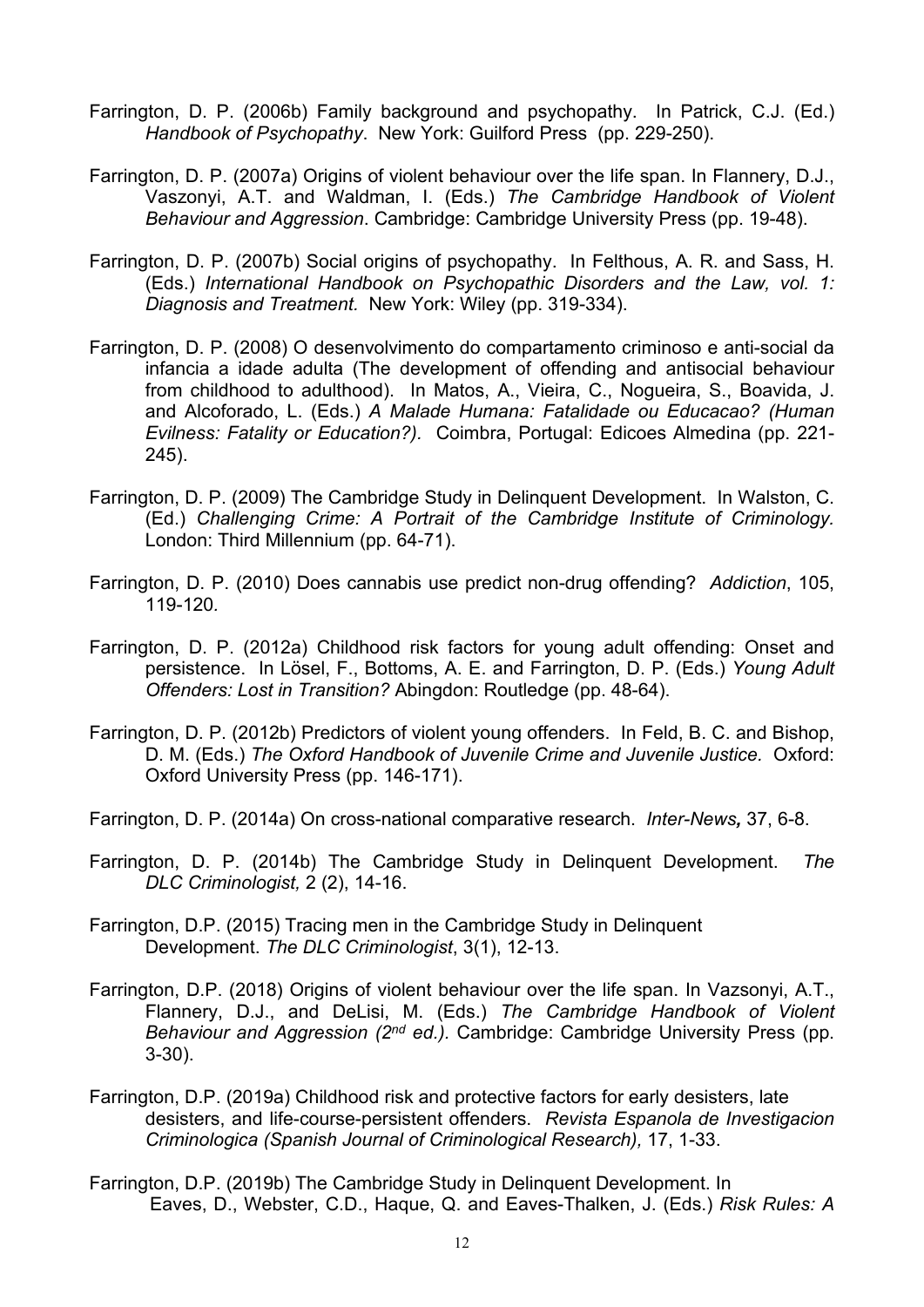*Practical Guide to Structured Professional Judgment and Violence Prevention.* Hove, East Sussex: Pavilion Publishing (pp. 225-233).

- Farrington, D.P. (2019c) The development of violence from age 8 to 61. *Aggressive Behaviour*, 45, 365-376.
- Farrington, D.P. (2019d) The duration of criminal careers: How many offenders do not desist up to age 61? *Journal of Developmental and Life-Course Criminology,*  5, 4-21.
- Farrington, D.P. (2020a) Childhood risk factors for criminal career duration: Comparisons with prevalence, onset, frequency and recidivism. *Criminal Behaviour and Mental Health*, 30, 159-171.
- Farrington, D.P. (2020b) Interactions between resting heart rate and childhood risk factors in predicting convictions and antisocial personality scores. *Crime and Delinquency,* 66, 1369-1391.
- Farrington, D.P. (2021) New findings from the Cambridge Study in Delinquent Development. In Barnes, J.C. and Forde, D.R. (Eds.) *The Encyclopedia of Research Methods in Criminology and Criminal Justice.* Hoboken, N.J.: Wiley, in press.
- Farrington, D. P., Auty, K. M., Coid, J. W. and Turner, R. E. (2013) Self-reported and official offending from age 10 to age 56. *European Journal of Criminal Policy and Research,* 19, 135-151.
- Farrington, D. P. and Baldry, A. (2006) Factores de riesgo individuales (Individual risk factors). In Serrano, A. (Ed.) *Acoso y Violencia en la Escuela (Bullying and School Violence).* Barcelona: Ariel (pp. 107-133).
- Farrington, D. P. and Baldry, A. C. (2010) Individual risk factors for school bullying. *Journal of Aggression, Conflict and Peace Research,* 2, 4-16.
- Farrington, D. P., Barnes, G.C. and Lambert, S. (1996) The concentration of offending in families. *Legal and Criminological Psychology*, 1, 47-63. Reprinted in Muncie, J. (Ed., 2005) *Criminology*. London: Sage.
- Farrington, D. P. and Bergstrom, H. (2018) Family background and psychopathy. In Patrick, C. J. (Ed.) *Handbook of Psychopathy* (2nd ed.). New York: Guilford Press (pp. 354-379).
- Farrington, D. P. and Bergstrom, H. (2021a) Social origins of psychopathy. In Felthous, A. R. and Sass, H. (Eds.) *International Handbook on Psychopathic Disorders and the*  Law, vol. 1: Diagnosis and Treatment. (2<sup>nd</sup> ed.) New York: Wiley, in press.
- Farrington, D.P. and Bergstrom, H. (2021b) The development of psychopathy through the lifespan and its relation to offending. In Marques, P.B., Paulino, M. and Alho, L. (Eds.) *Psychopathy and Criminal Behaviour: Current Trends and Challenges*. Cambridge, MA: Academic Press, in press.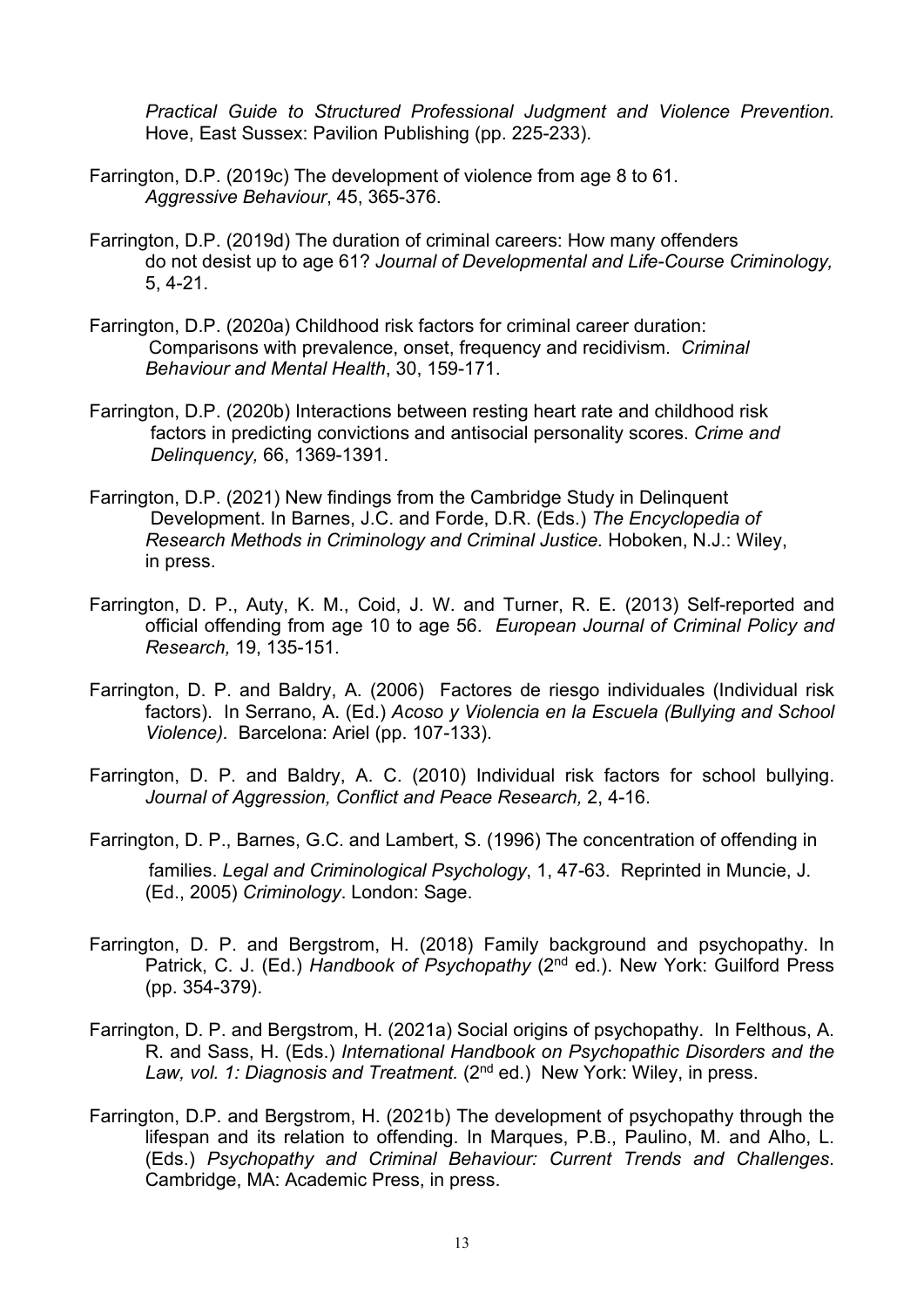- Farrington, D.P. and Bergstrom, H. (2021c) High resting heart rate protects against childhood risk factors in predicting adult psychopathy. *Journal of Criminal Psychology,* 11, 141-156.
- Farrington, D. P., Berkowitz, L. and West, D.J. (1982) Differences between individual and group fights. *British Journal of Social Psychology,* 21, 323-333.
- Farrington, D. P., Biron, L. and LeBlanc, M. (1982) Personality and delinquency in London and Montreal. In Gunn, J. and Farrington, D.P. (Eds.) *Abnormal Offenders, Delinquency, and the Criminal Justice System.* Chichester: Wiley (pp. 153-201).
- Farrington, D. P., Coid, J.W., Harnett, L., Jolliffe, D., Soteriou, N., Turner, R. and West, D.J. (2006a) *Criminal Careers up to age 50 and Life Success up to age 48: New Findings from the Cambridge Study in Delinquent Development*. London: Home Office (Research Study No. 299).
- Farrington, D. P., Coid, J.W., Harnett, L., Jolliffe, D., Soteriou, N., Turner, R. and West, D.J. (2006b) *Criminal Careers and Life Success: New Findings from the Cambridge Study in Delinquent Development*. London: Home Office (Findings No. 281).
- Farrington, D. P., Coid, J. W. and Murray, J. (2009) Family factors in the intergenerational transmission of offending. *Criminal Behaviour and Mental Health*, 19, 109-124.
- Farrington, D. P., Coid, J. W. and West, D. J. (2009) The development of offending from age 8 to age 50: Recent results from the Cambridge Study in Delinquent Development. *Monatsschrift fur Kriminologie und Strafrechtsreform (Journal of Criminology and Penal Reform)*, 92, 160-173.
- Farrington, D.P. and Crago, R.V. (2016) The concentration of convictions in two generations of families. In Kapardis, A. and Farrington, D.P. (Eds.) *The Psychology of Crime, Policing and Courts*. Abingdon: Routledge (pp. 7-23).
- Farrington, D.P., Gallagher, B., Morley, L., St Ledger, R.J. and West, D.J. (1986) Unemployment, school leaving and crime. *British Journal of Criminology* 26, 335- 356. Reprinted in Farrall, S. (Ed., 2000) *The Termination of Criminal Careers.* Aldershot: Dartmouth (pp. 101-122).
- Farrington, D. P., Gallagher, B., Morley, L. St Ledger, R.J. and West D.J. (1988a) A 24 year follow-up of men from vulnerable backgrounds. In Jenkins, R.L. and Brown, W.K. (Eds.) *The Abandonment of Delinquent Behaviour: Promoting the Turnaround.* New York: Praeger (pp. 155-173).
- Farrington, D. P., Gallagher, B., Morley, L., St Ledger, R.J. and West, D.J. (1988b) Are there any successful men from criminogenic backgrounds? *Psychiatry*, 51, 116- 130.
- Farrington, D. P., Gallagher, B., Morley, L., St Ledger, R.J. and West, D.J. (1990) Minimizing attrition in longitudinal research: Methods of tracing and securing cooperation in a 24-year follow-up study. In Magnusson, D. and Bergman, L. (Eds.) *Data Quality in Longitudinal Research*. Cambridge: Cambridge University Press (pp. 122-147).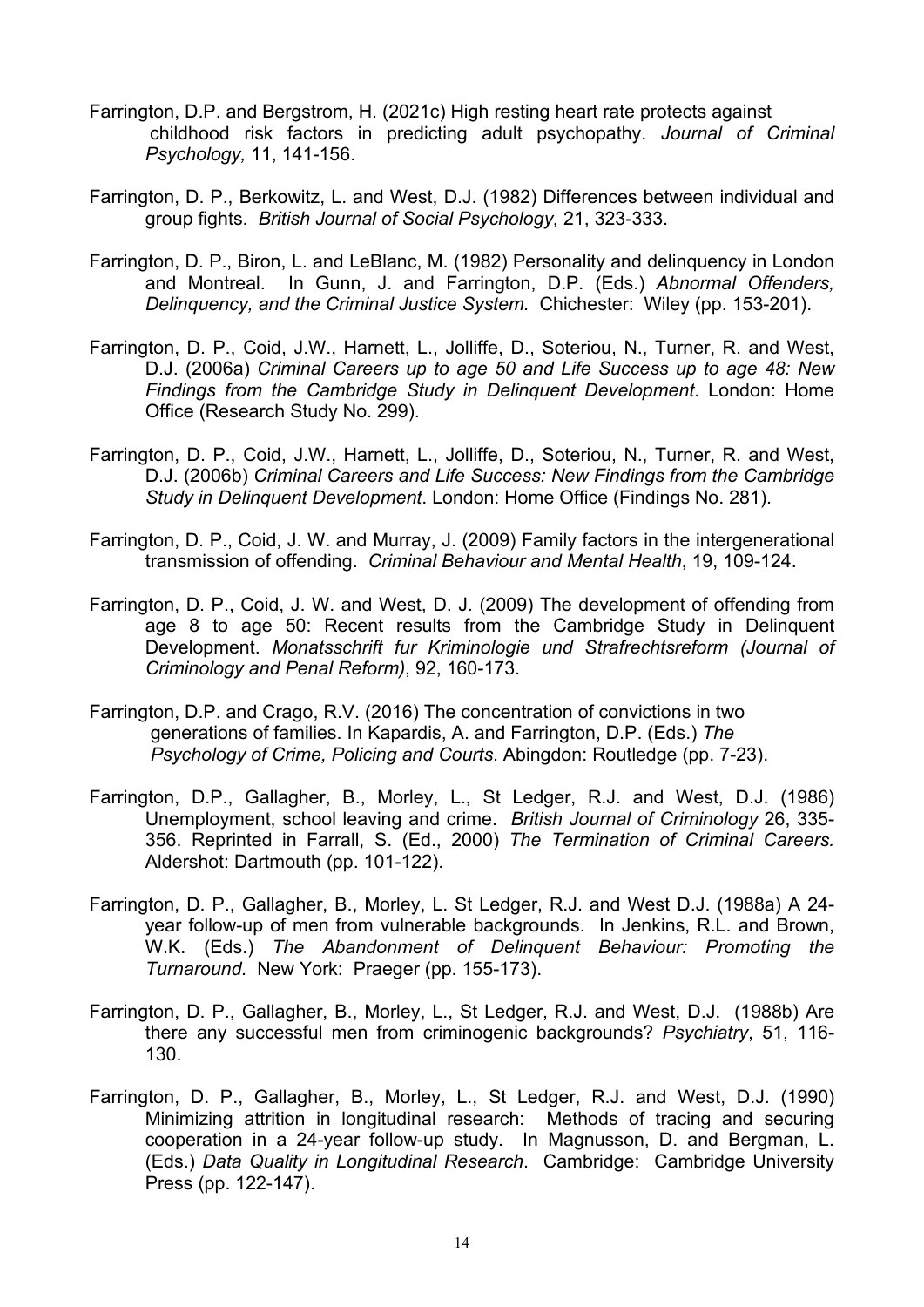- Farrington, D. P., Gundry, G. and West, D. J. (1975) The familial transmission of criminality. *Medicine, Science and the Law*, 15, 177-186.
- Farrington, D. P. and Hawkins, J. D. (1991) Predicting participation, early onset, and later persistence in officially recorded offending. *Criminal Behaviour and Mental Health* 1, 1-33.
- Farrington, D.P. and Jolliffe, D. (2021) Empathy, convictions and self-reported offending of males and females in the Cambridge Study in Delinquent Development. In Jolliffe, D. and Farrington, D.P. (Eds.) *Empathy versus Offending, Aggression and Bullying: Advancing Knowledge using the Basic Empathy Scale.* Abingdon: Routledge (pp. 77-88).
- Farrington, D.P., Jolliffe, D. and Coid, J.W. (2021) Cohort profile: The Cambridge Study in Delinquent Development (CSDD). *Journal of Developmental and Life-Course Criminology,* 7, 278-291.
- Farrington, D.P., Lambert, S. and West, D.J. (1998) Criminal careers of two generations of family members in the Cambridge Study in Delinquent Development. *Studies on Crime and Crime Prevention*, 7, 85-106.
- Farrington, D. P. and Loeber, R. (1999a) Risk factors for delinquency over time and place. *Youth Update*, 17(2), 4-5.
- Farrington, D. P. and Loeber, R. (1999b) Transatlantic replicability of risk factors in the development of delinquency. In Cohen, P., Slomkowski, C. and Robins, L.N. (Eds.) *Historical and Geographical Influences on Psychopathology*. Mahwah, N.J.: Lawrence Erlbaum (pp. 299-329).
- Farrington, D. P., Loeber, R. and van Kammen, W.B. (1990) Long-term criminal outcomes of hyperactivity-impulsivity-attention deficit and conduct problems in childhood. In Robins, L.N. and Rutter, M. (Eds.) *Straight and Devious Pathways from Childhood to Adulthood.* Cambridge: Cambridge University Press (pp. 62-81).
- Farrington, D.P. and Malvaso, C.G. (2019) Physical punishment and offending in two successive generations of males. In Bryce, I., Robinson, Y. and Petherick, W. (Eds.) *Child Abuse and Neglect: Forensic Issues in Evidence, Impact and Management*. London: Academic Press (pp. 203-224).
- Farrington, D. P. and Maughan, B. (1999) Criminal careers of two London cohorts. *Criminal Behaviour and Mental Health*, 9, 91-106.
- Farrington, D.P. and McGee, T.R. (2017) The Integrated Cognitive Antisocial Potential (ICAP) theory: Empirical testing. In Blokland, A.A.J. and Van Der Geest, V.R. (Eds.) *Routledge International Handbook of Life-course Criminology.*  Abingdon: Routledge (pp. 11-28).
- Farrington, D.P. and McGee, T.R. (2019) The Integrated Cognitive Antisocial Potential (ICAP) theory: New empirical tests. In Farrington, D.P., Kazemian, L., and Piquero, A. R. (Eds.) *The Oxford Handbook of Developmental and Life-Course Criminology.* New York: Oxford University Press (pp. 173-192).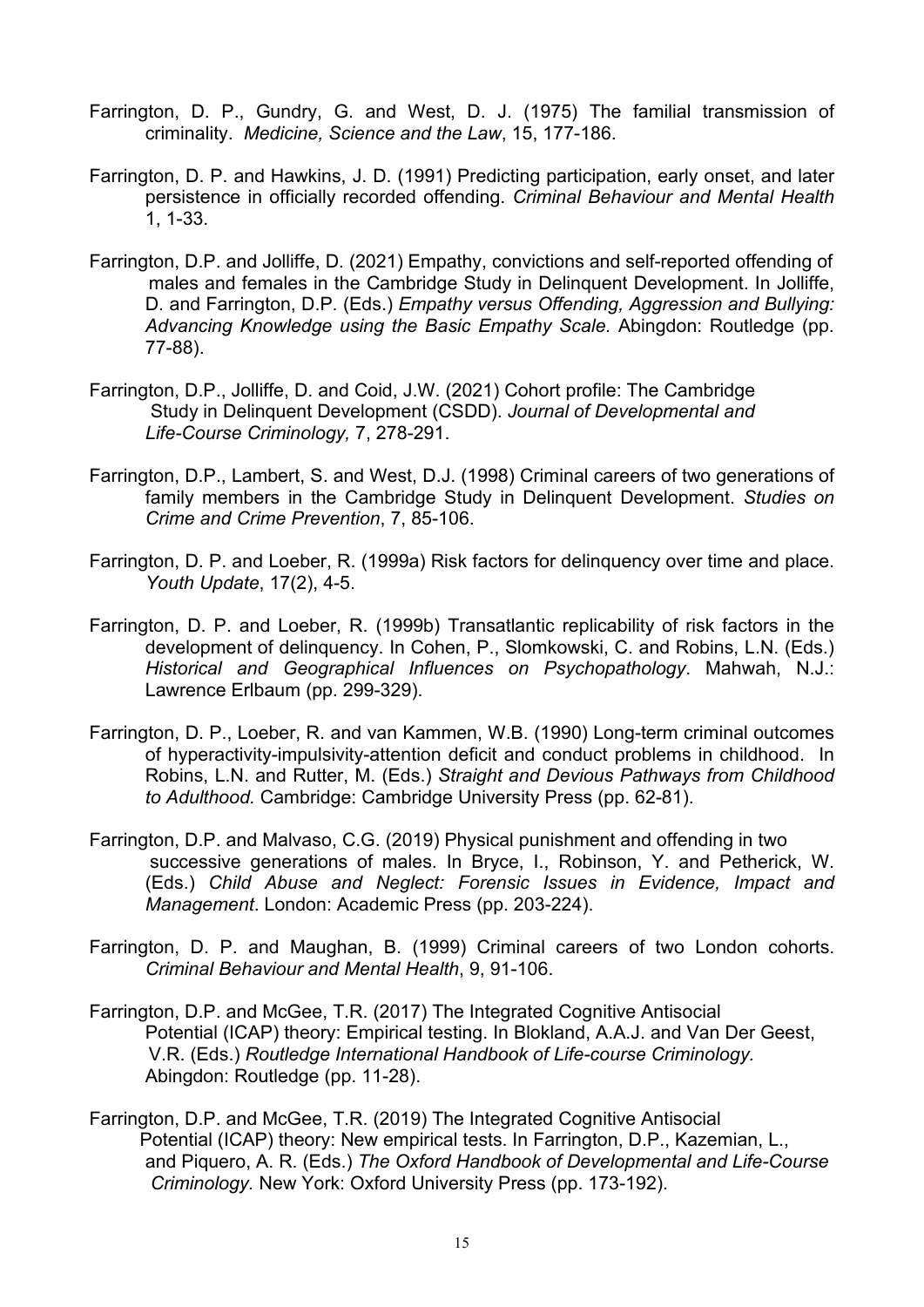- Farrington, D. P., Osborn, S. G. and West, D. J. (1978) The persistence of labelling effects. *British Journal of Criminology*, 18, 277-284.
- Farrington, D.P. and Painter, K.A. (2004a) G*ender Differences in Offending: Implications for Risk-Focussed Prevention*. London: Home Office (Online Report 09/04).
- Farrington, D. P. and Painter, K. A. (2004b) *Gender Differences in Risk Factors for Offending*. London: Home Office (Research Findings No. 196.).
- Farrington, D. P., Piquero, A. R. and Jennings, W. G. (2013) *Offending from Childhood to*  Late Middle Age: Recent Results from the Cambridge Study in Delinquent *Development.* New York: Springer.
- Farrington, D. P. and Ttofi, M. M. (2011a) Bullying as a predictor of offending, violence and later life outcomes. *Criminal Behaviour and Mental Health*, 21, 90-98.
- Farrington, D. P. and Ttofi, M. M. (2011b) Protective and promotive factors in the development of offending. In Bliesener T., Beelman, A. and Stemmler, M. (Eds.) *Antisocial Behaviour and Crime: Contributions of Developmental and Evaluation Research to Prevention and Intervention.* Cambridge, Mass.: Hogrefe (pp. 71-88).
- Farrington, D. P., Ttofi, M. M. and Coid, J. W. (2009) Development of adolescence-limited, late-onset and persistent offenders from age 8 to age 48. *Aggressive Behaviour*, 35, 150-163.
- Farrington, D. P., Ttofi, M. M. and Crago, R. V. (2017) Intergenerational transmission of convictions for different types of offences. *Victims and Offenders,* 12, 1-20.
- Farrington, D.P., Ttofi, M.M. and Crago, R.V. (2018) Intergenerational transmission of self-reported offending in the Cambridge Study in Delinquent Development. In Eichelsheim, V. I. and Van de Weijer, S. G. A. (Eds.) *Intergenerational Continuity Of Criminal and Antisocial Behaviour: An International Overview of Studies*. Abingdon: Routledge (pp. 115-136).
- Farrington, D. P., Ttofi, M. M., Crago, R. V. and Coid, J. W. (2014) Prevalence,frequency, onset, desistance and criminal career duration in self-reports compared with official records. *Criminal Behaviour and Mental Health,* 24, 241-253.
- Farrington, D. P., Ttofi, M. M., Crago, R. V. and Coid, J. W. (2015) Intergenerational similarities in risk factors for offending. *Journal of Developmental and Life-Course Criminology*, 1, 48-62.
- Farrington, D. P., Ttofi, M. M. and Loeber, R. (2014) Facteurs de protection contre la delinquance (Protective factors against delinquency). *Revue Francaise de Criminologie et de Droit Penal,* 2, 39-64.
- Farrington, D. P., Ttofi, M. M. and Piquero, A.R. (2016) Risk, promotive and protective factors in youth offending: Results from the Cambridge Study in Delinquent development. *Journal of Criminal Justice*, 45, 63-70.
- Farrington, D. P., Ullrich, S. and Salekin, R. T. (2010) Environmental influences on child and adolescent psychopathy. In Salekin, R. T. and Lynam, D. R. (Eds.) *Handbook*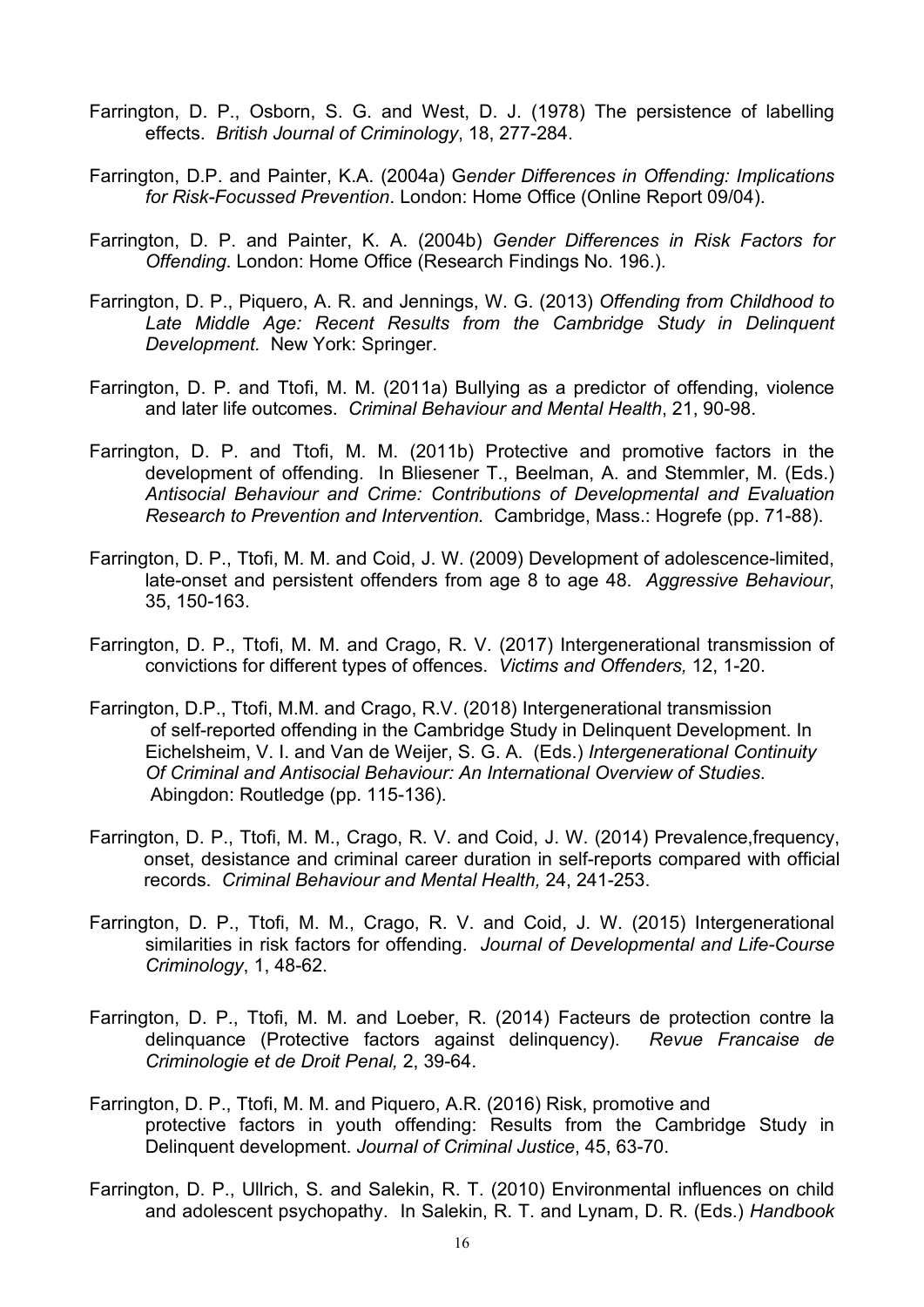*of Child and Adolescent Psychopathy.* New York: Guilford (pp. 202-230).

- Farrington, D. P. and West, D. J. (1971) A comparison between early delinquents and young aggressives. *British Journal of Criminology,* 11, 341-358.
- Farrington, D. P. and West, D.J. (1981) The Cambridge Study in Delinquent Development. In Mednick, S.A. and Baert, A.E. (Eds.) *Prospective Longitudinal Research: An Empirical Basis for the Primary Prevention of Psychosocial Disorders*. Oxford: Oxford University Press (pp. 137-145).
- Farrington, D. P. and West, D.J. (1983) Derniers resultats de l'etude de Cambridge sur la delinquance: 'Cambridge Study in Delinquent Development'. (Recent findings in the Cambridge Study in Delinquent Development). *Bulletin de Psychologie* 36, 293-298.
- Farrington, D. P. and West, D.J. (1990) The Cambridge Study in Delinquent Development: A long-term follow-up of 411 London males. In Kerner, H-J. and Kaiser, G. (Eds.) *Kriminalitat: Personlichkeit, Lebensgeschichte und Verhalten (Criminality: History).* Berlin, Germany: Springer-Verlag (pp.115-138).
- Farrington, D. P. and West, D.J. (1993) Criminal, penal and life histories of chronic offenders: Risk and protective factors and early identification. *Criminal Behaviour and Mental Health,* 3, 492-523.
- Farrington, D. P. and West, D.J. (1995) Effects of marriage, separation and children on offending by adult males. In Hagan, J. (Ed.) *Current Perspectives on Aging and the Life Cycle,* Vol. 4: *Delinquency and Disrepute in the Life Course*. Greenwich, Connecticut: JAI Press (pp. 249-281).
- Farrington, D. P. and Wikström, P-O.H. (1994) Criminal careers in London and Stockholm: A cross-national comparative study. In Weitekamp, E.G.M. and Kerner, H-J. (Eds.) *Cross-National Longitudinal Research on Human Development and Criminal Behaviour.* Dordrecht, Netherlands: Kluwer (pp. 65-89). Reprinted in: *Studies of a Stockholm Cohort* (pp. 33-67).Stockholm: University of Stockholm Department of Sociology, 1994, and in Pease, K. (Ed.) *Uses of Criminal Statistics*. Aldershot: Dartmouth, 1999 (pp. 205-229).
- Gibson, H.B. (1963) A slang vocabulary test as an indicator of delinquent association. *British Journal of Social and Clinical Psychology*, 2, 50-55.
- Gibson, H. B. (1964a) A lie scale for the Junior Maudsley Personality Inventory. *British Journal of Educational Psychology*, 34, 120-124.
- Gibson, H. B. (1964b) The Spiral Maze: A psychomotor test with implications for the study of delinquency. *British Journal of Psychology*, 55, 219-225.
- Gibson, H. B. (1964c) The validity of the lie scale of a children's personality inventory. *Acta Psychologica,* 22, 241-249.
- Gibson, H. B. (1965) A new personality test for boys. *British Journal of Educational Psychology,* 35, 244-248.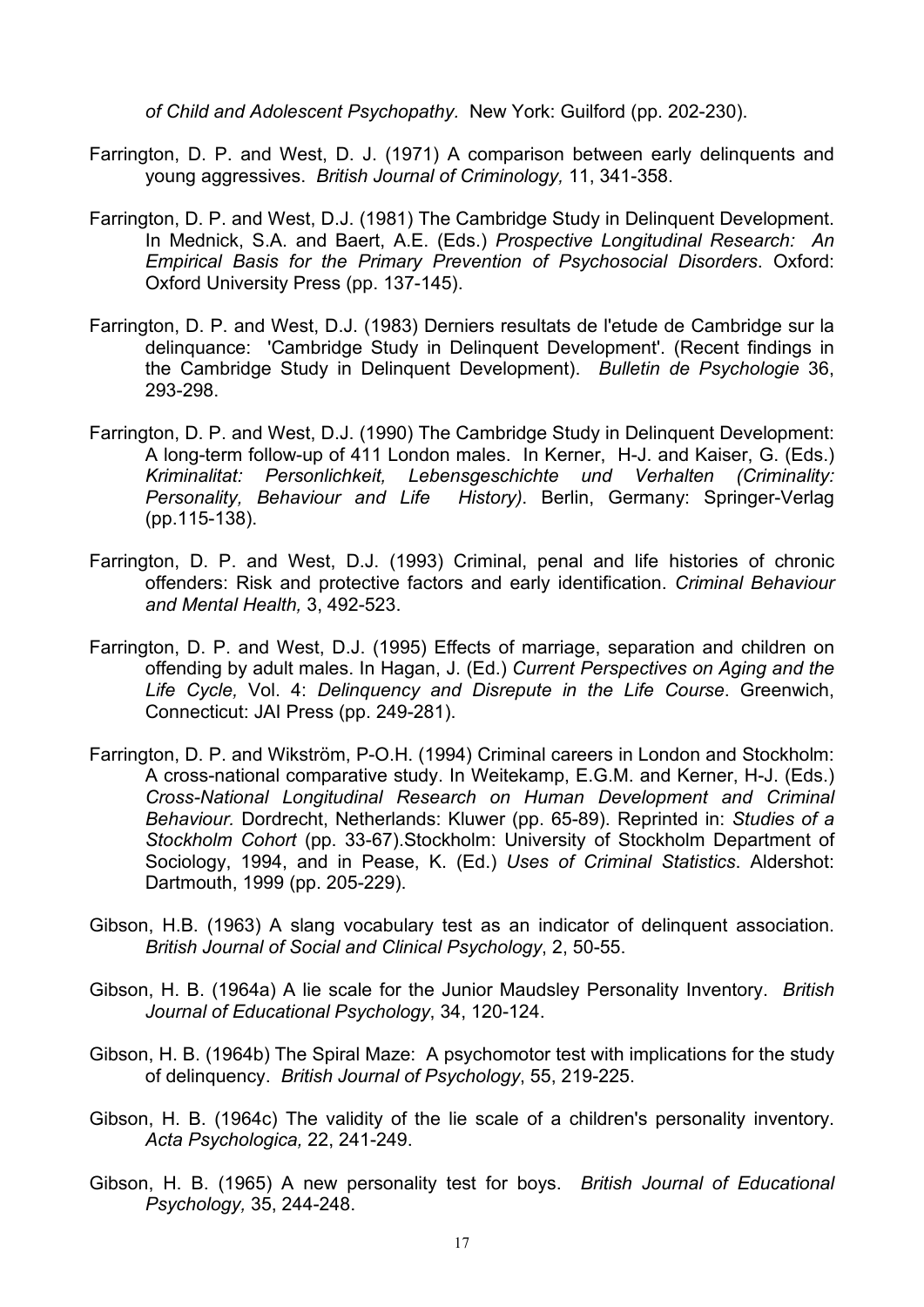- Gibson, H. B. (1966) The validation of a technique for measuring delinquent association by means of vocabulary. *British Journal of Social and Clinical Psychology,* 3, 190- 195.
- Gibson, H. B. (1967a) Self-reported delinquency among schoolboys, and their attitudes to the police. *British Journal of Social and Clinical Psychology,* 6, 168-173.
- Gibson, H. B. (1967b) Teachers' ratings of schoolboys' behaviour related to patterns of scores on the New Junior Maudsley Inventory. *British Journal of Educational Psychology*, 37, 347-355.
- Gibson, H. B. (1968) The measurement of parental attitudes and their relation to boys' behaviour. *British Journal of Educational Psychology*, 38, 233-239.
- Gibson, H. B. (1969a) Early delinquency in relation to broken homes. *Journal of Child Psychology and Psychiatry,* 10, 195-204.
- Gibson, H. B. (1969b) The Gibson Spiral Maze Test: Retest data in relation to behavioural disturbance, personality and physical measures. *British Journal of Psychology,* 60, 523-528.
- Gibson, H. B. (1969c) The significance of 'lie responses' in the prediction of early delinquency. *British Journal of Educational Psychology*, 39, 284-290.
- Gibson, H. B. (1969d) The Tapping Test: A novel form with implications for personality research. *Journal of Clinical Psychology*, 25, 403-405.
- Gibson, H. B. (1971) The factorial structure of juvenile delinquency: A study of selfreported acts. *British Journal of Social and Clinical Psychology*, 10, 1-9.
- Gibson, H. B. and Hanson, R. (1969) Peer ratings as predictors of school behaviour and delinquency. *British Journal of Social and Clinical Psychology*, 8, 313-322.
- Gibson, H. B., Hanson R. and West, D.J. (1967) A questionnaire measure of neuroticism using a shortened scale derived from the Cornell Medical Index. *British Journal of Social and Clinical Psychology,* 6, 129-136.
- Gibson, H. B., Morrison S. and West, D. J. (1970) The confession of known offences in response to a self-reported delinquency schedule. *British Journal of Criminology,* 10, 277-280.
- Gibson, H. B. and West D. J. (1970) Social and intellectual handicaps as precursors of early delinquency. *British Journal of Criminology*, 10, 21-32.

Greenberg, D. F. (1991) Modeling criminal careers. *Criminology,* 29, 17-46.

- Haas, H., Farrington, D. P., Killias, M. and Sattar, G. (2004) The impact of different family configurations on delinquency. *British Journal of Criminology*, 44, 520-532.
- Hagan, J. (1993) The social embeddedness of crime and unemployment. *Criminology*, 31, 465-491.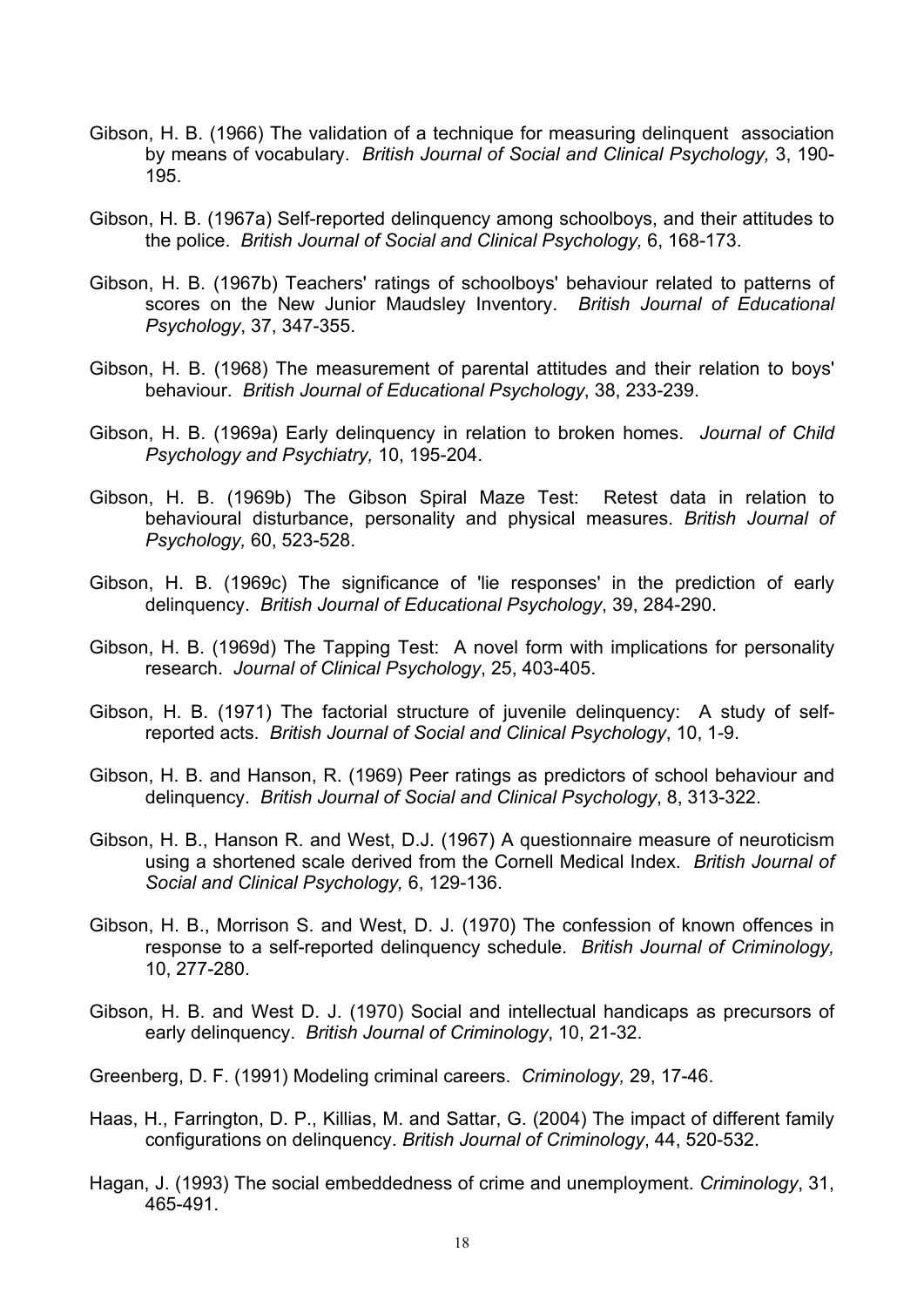- Hagan, J. and Palloni, A. (1990) The social reproduction of a criminal class in workingclass London, circa 1950-1980. *American Journal of Sociology*, 96, 265-299.
- Healey, A., Knapp, M. and Farrington, D. P. (2004) Adult labour market implications of antisocial behaviour in childhood and adolescence: Findings from a UK longitudinal study. *Applied Economics*, 36, 93-105.
- Jennings, W. G., Fox, B. H. and Farrington, D. P. (2014) Inked into crime? An examination of the causal relationship between tattoos and life-course offending among males from the Cambridge Study in Delinquent Development. *Journal of Criminal Justice,* 42, 77-84.
- Jennings, W. G., Piquero, A. R. and Farrington, D. P. (2013) Does resting heart rate at age 18 distinguish general and violent offending up to age 50? Findings from the Cambridge Study in Delinquent Development. *Journal of Criminal Justice,* 41, 213- 219.
- Jennings, W. G., Piquero, A. R., Farrington, D. P., Ttofi, M. M., Crago, R. V. and Theobald, D. (2016) The intersections of drug use continuity with non-violent offending and involvement in violence over the life-course: Findings from the Cambridge Study in Delinquent Development. *Your Violence and Juvenile Justice,*  14, 95-109.
- Jennings, W. G., Piquero, A. R., Rocque, M. and Farrington, D. P. (2015) The effects of binge and problem drinking on problem behaviour and adjustment over the lifecourse: Findings from the Cambridge Study in Delinquent Development. *Journal of Criminal Justice*, 43, 453-463.
- Jennings, W. G., Rocque, M., Fox, B. H., Piquero, A. R. and Farrington, D. P. (2016) Can they recover? An assessment of adult adjustment problems among males in the males in the abstainer, recovery, life-course-persistent and adolescence-limited pathways followed up to age 56 in the Cambridge Study in Delinquent Development. *Development and Psychopathology,* 28, 537-549.
- Jolliffe, D., Farrington, D.P. and Piquero, A.R. (2016) More research is needed on life-course-persistent offenders! *The DLC Criminologist,* 4 (2), 15-19*.*
- Jolliffe, D., Farrington, D.P., Piquero, A.R., Loeber, R. and Hill, K.G. (2017) Systematic review of early risk factors for life-course-persistent, adolescencelimited, and late-onset offenders in prospective longitudinal studies. *Aggression and Violent Behaviour*, 33, 15-23.
- Jolliffe, D., Farrington, D.P., Piquero, A.R., MacLeod, J.F. and Van de Weijer, S. (2017) Prevalence of life-course-persistent, adolescence-limited, and late-onset offenders: A systematic review of prospective longitudinal studies. *Aggression and Violent Behaviour*, 33, 4-14.
- Juby, H. and Farrington, D.P. (2001) Disentangling the link between disrupted families and delinquency. *British Journal of Criminology*, 41, 22-40.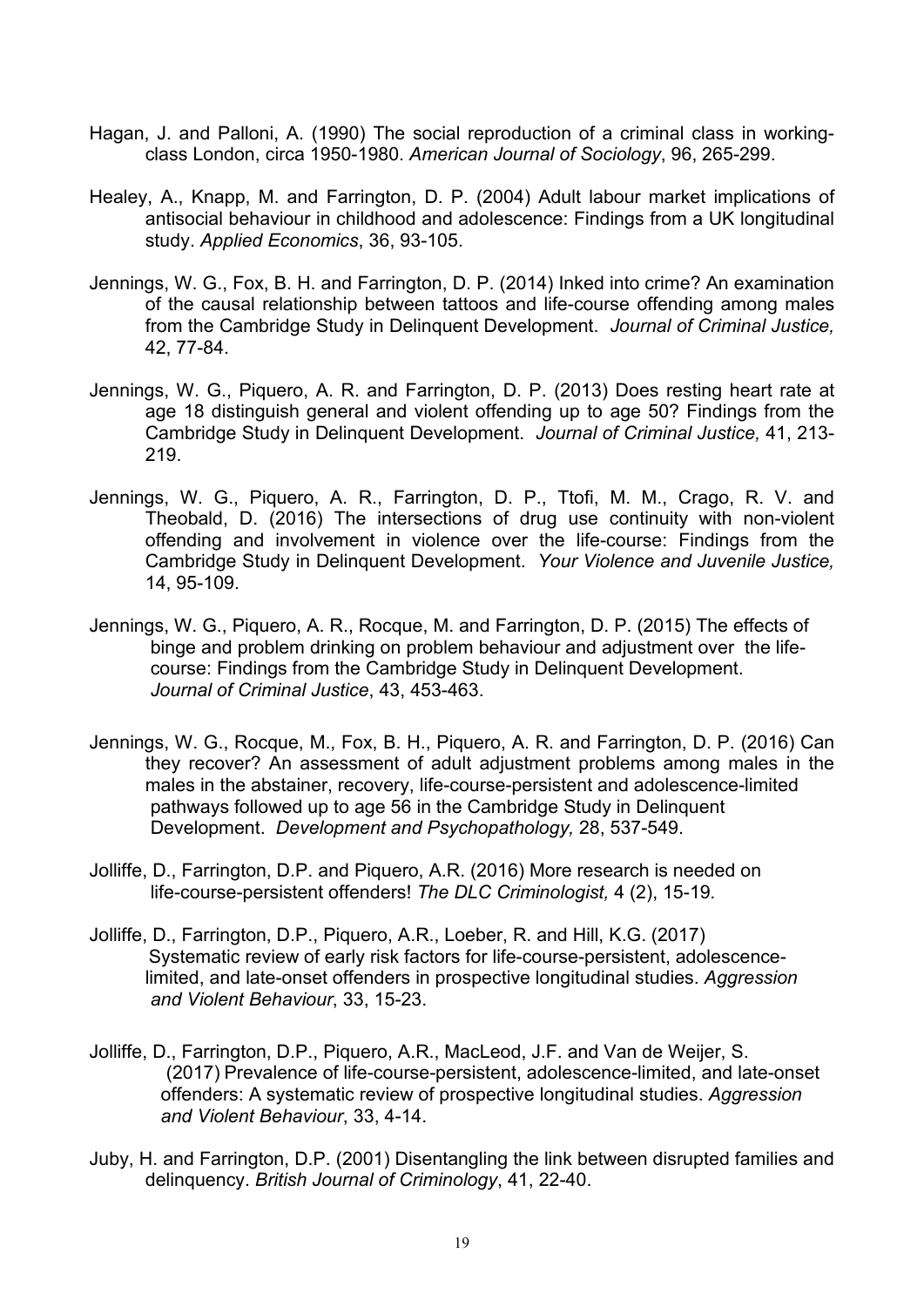- Kavish, N., Bergstrom, H., Narvey, C., Piquero, A.R., Farrington, D.P. and Boutwell, B.B. (2021) Examining the association between childhood cognitive ability and psychopathic traits at age 48. *Personality Disorders: Theory, Research and Treatment,* in press*.*
- Kavish, N., Bergstrom, H., Piquero, A.R., Farrington, D.P. and Boutwell, B.B. (2020) The longitudinal association between resting heart rate and psychopathic traits from a normative personality perspective. *American Journal of Criminal Justice,* 45, 410-425.
- Kazemian, L. and Farrington, D. P. (2005) Comparing the validity of prospective, retrospective and official onset for different offending categories. *Journal of Quantitative Criminology,* 21, 127-147.
- Kazemian, L and Farrington, D. P. (2006) Exploring residual career length and residual number of offences for two generations of repeat offenders. *Journal of Research in Crime and Delinquency,* 43, 89-113.
- Kazemian, L. and Farrington, D.P. (2018) Advancing knowledge about residual criminal careers: A follow-up to age 56 from the Cambridge Study in Delinquent Development. *Journal of Criminal Justice*, 57, 1-10.
- Kazemian, L., Farrington, D. P. and LeBlanc, M. (2009) Can we make accurate long-term predictions of patterns of de-escalation in offending behaviour? *Journal of Youth and Adolescence,* 38, 384-400.
- Kazemian, L., Pease, K. and Farrington, D. P. (2011) DNA retention policies: The potential contribution of criminal career research. *European Journal of Criminology,* 8, 48- 64.
- Kazemian, L., Widom, C. S. and Farrington, D. P. (2011) A prospective examination of the relationship between childhood neglect and juvenile delinquency in the Cambridge Study in Delinquent Development. *International Journal of Child, Youth and Family Studies,* 2, 65-82.
- Knight, B.J., Osborn, S.G. and West, D.J. (1977) Early marriage and criminal tendency in males. *British Journal of Criminology*, 17, 348-360.
- Knight, B.J. and West, D.J. (1975) Temporary and continuing delinquency. *British Journal of Criminology*, 15, 43-50.
- Knight, B.J. and West, D.J. (1977) Criminology and welfare dependency in two generations. *Medicine, Science and the Law*, 17, 64-67.
- Kreuter, F. and Muthen, B. (2008a) Analysing criminal trajectory profiles: Bridging multilevel and group-based approaches using growth mixture modelling. *Journal of Quantitative Criminology,* 24, 1-31.
- Kreuter, F. and Muthen, B. (2008b) Longitudinal modelling of population heterogeneity: Metholodigical challenges to the analysis of empirically derived criminal trajectory profiles. In Hancock, G. R. and Samuelsen, K. M. (Eds.) *Advances in Latent Variables Mixture Models.* Charlotte, North Carolina: information Age Publishing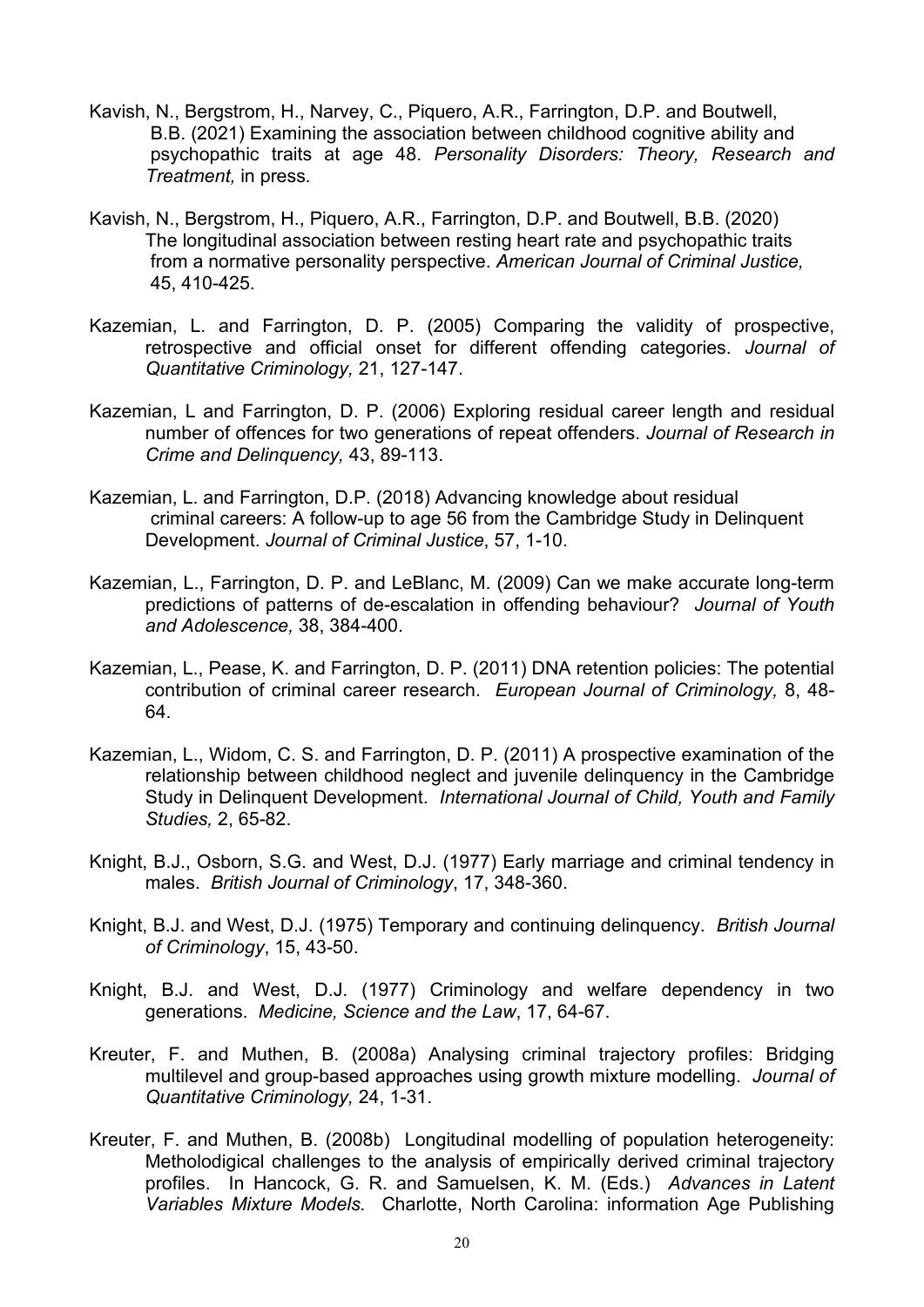(pp. 53-75).

- Land, K.C. and Nagin, D.S. (1996) Micro-models of criminal careers: A synthesis of the criminal careers and life course approaches via semi-parametric mixed Poisson regression models, with empirical applications. *Journal of Quantitative Criminology*, 12, 163-191.
- Langan, P.A. and Farrington, D.P. (1983) Two-track or one-track justice? Some evidence from an English longitudinal survey. *Journal of Criminal Law and Criminology,* 74, 519-546.
- Lussier, P., Farrington, D. P. and Moffitt, T. E. (2009) Is the antisocial child father of the abusive man? A 40-year prospective longitudinal study on the developmental antecedents of intimate partner abuse. *Criminology,* 47, 741-780.
- Lynn, R. (1995) Dysgenic fertility for criminal behaviour. *Journal of Biosocial Science,* 27, 405-408.
- McGee, T. R. and Farrington, D. P. (2010) Are there any true adult-onset offenders? *British Journal of Criminology*, 50, 530-549.
- Mercer, N., Farrington, D. P., Ttofi, M. M., Keijers, L., Branje, S.and Meeus, W. (2016) Childhood predictors and adult life success of adolescent delinquency abstainers. *Journal of Abnormal Child Psychology,* 44, 613-624.
- Morash, M. and Rucker, L. (1989) An exploratory study of the connection of mother's age at childbearing to her children's delinquency in four data sets. *Crime and Delinquency,* 35, 45-93.
- Murray, J., Blokland, A., Farrington, D. P. and Theobald, D. (2014) Long term effects of conviction and incarceration on men in the Cambridge Study in Delinquent Development. In Farrington, D. P. and Murray, J. (Eds.) *Labelling Theory: Empirical Tests (Advances in Criminological Theory*, vol. 18). New Brunswick, N.J.: Transaction (pp. 209-235).
- Murray, J. and Farrington, D.P. (2005) Parental imprisonment: Effects on boys' antisocial behaviour and delinquency through the life-course. *Journal of Child Psychology and Psychiatry*, 46, 1269-1278.
- Murray, J. and Farrington, D. P. (2008a) Parental imprisonment: Long-lasting effects on boys' internalizing problems through the life-course. *Development and Psychopathology,* 20, 273-290.
- Murray, J. and Farrington, D. P. (2008b) The effects of parental imprisonment on children. In Tonry, M. (Ed.) *Crime and Justice*, vol. 37. Chicago: University of Chicago Press (pp. 133-206).
- Murray, J., Bijleveld, C. C. J. H., Farrington, D. P. and Loeber, R. (2014) *Effects of Parental Incarceration on Children: Cross-National Comparative Studies.* Washington, DC: American Psychological Association. (chapter 4)
- Murray, J., Janson, C-G and Farrington, D.P. (2007) Crime in adult offspring of prisoners: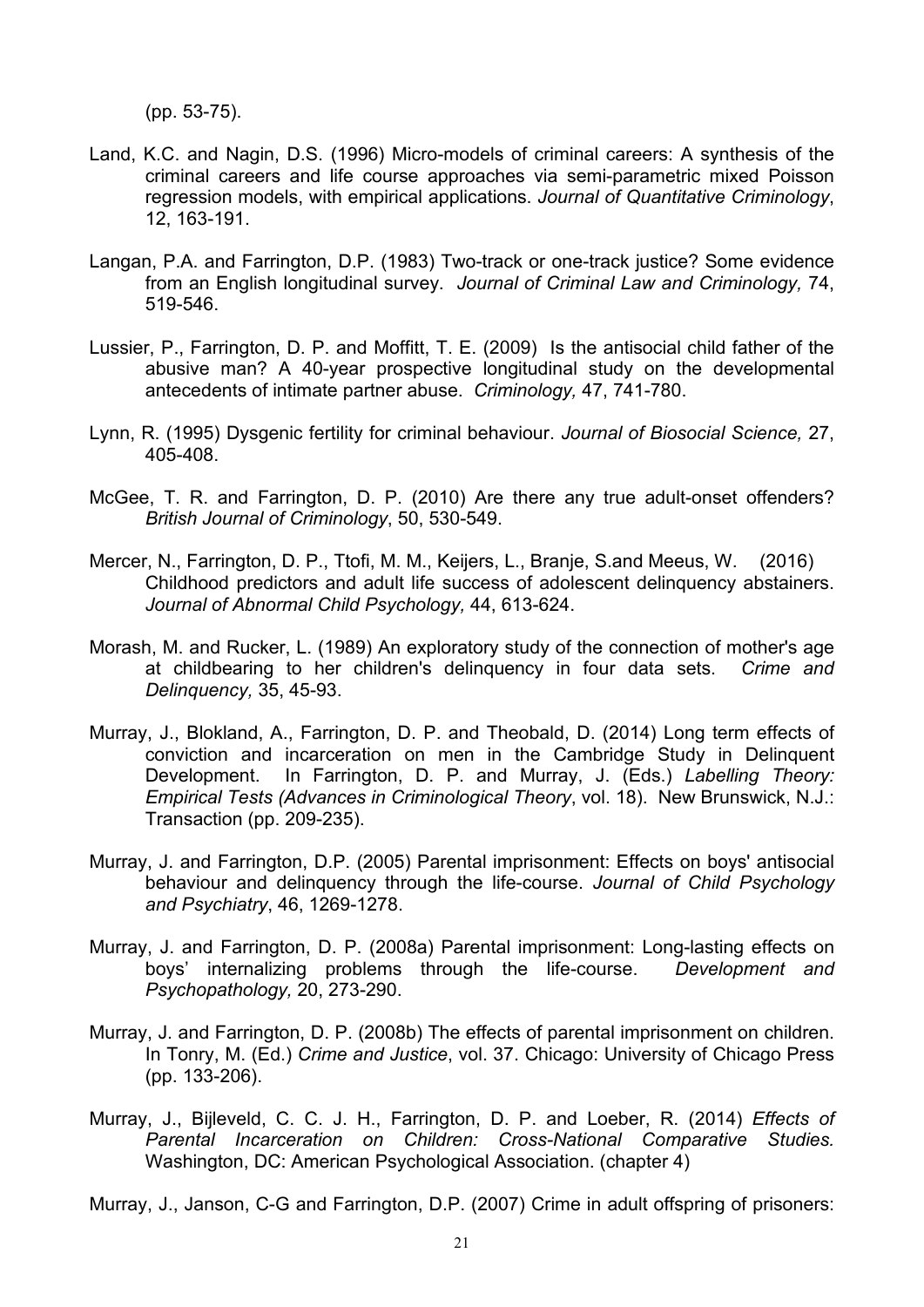A cross-national comparison of two longitudinal samples. *Criminal Justice and Behaviour, 34,* 133-149.

- Muthen, B. (2004) Latent variable analysis: Growth mixture modelling and related techniques for longitudinal data. In Kaplan, D. (Ed). *Handbook of Quantitative Methodology for the Social Sciences.* Newbury Park, California: Sage Publications (pp. 345-368).
- Muthen, B. (2008) Latent variable hybrids: Overview of old and new models. In Hancock, G. R. and Samuelsen, K. M. (Eds.) *Advances in Latent Variable Mixture Models.* Charlotte, North Carolina: Information Age Publishing (pp. 1-24).
- Nagin, D. S. (1999) Analysing developmental trajectories: A semi-parametric, group-based approach. *Psychological Methods*, 4, 139-157.
- Nagin, D. S. (2005) *Group-Based Modelling of Development*. Cambridge, Mass.: Harvard University Press.
- Nagin, D. S. and Farrington, D. P. (1992a) The onset and persistence of offending. *Criminology,* 30, 501-523.
- Nagin, D.S. and Farrington, D.P. (1992b) The stability of criminal potential from childhood to adulthood. *Criminology*, 30, 235-260.
- Nagin, D. S., Farrington, D. P. and Moffitt, T. E. (1995) Life-course trajectories of different types of offenders. *Criminology*, 33, 111-139. Reprinted in Piquero, A. and Mazerolle, P. (Eds., 2000) *Life-Course Criminology*. Belmont, California: Wadsworth (pp. 173-198).
- Nagin, D. S. and Land, K.C. (1993) Age, criminal careers and population heterogeneity: Specification and estimation of a non-parametric, mixed Poisson model. *Criminology*, 31, 327-362.
- Nagin, D. S., Pogarsky, G. and Farrington, D.P. (1997) Adolescent mothers and the criminal behaviour of their children. *Law and Society Review*, 31, 137-162.
- Nagin, D. S. and Waldfogel, J. (1995) The effects of criminality and convictions on the labour market status of young British offenders. *International Review of Law and Economics,* 15, 109-126.
- Osborn, S. G. (1980) Moving home, leaving London and delinquent trends. *British Journal of Criminology,* 20, 54-61.
- Osborn, S.G. and West, D.J. (1978) The effectiveness of various predictors of criminal careers. *Journal of Adolescence*, 1, 101-117.
- Osborn, S.G. and West, D.J. (1979a) Conviction records of fathers and sons compared. *British Journal of Criminology*, 19, 120-133.
- Osborn, S.G. and West, D.J. (1979b) Marriage and delinquency: A postscript. *British Journal of Criminology*, 19, 254-256.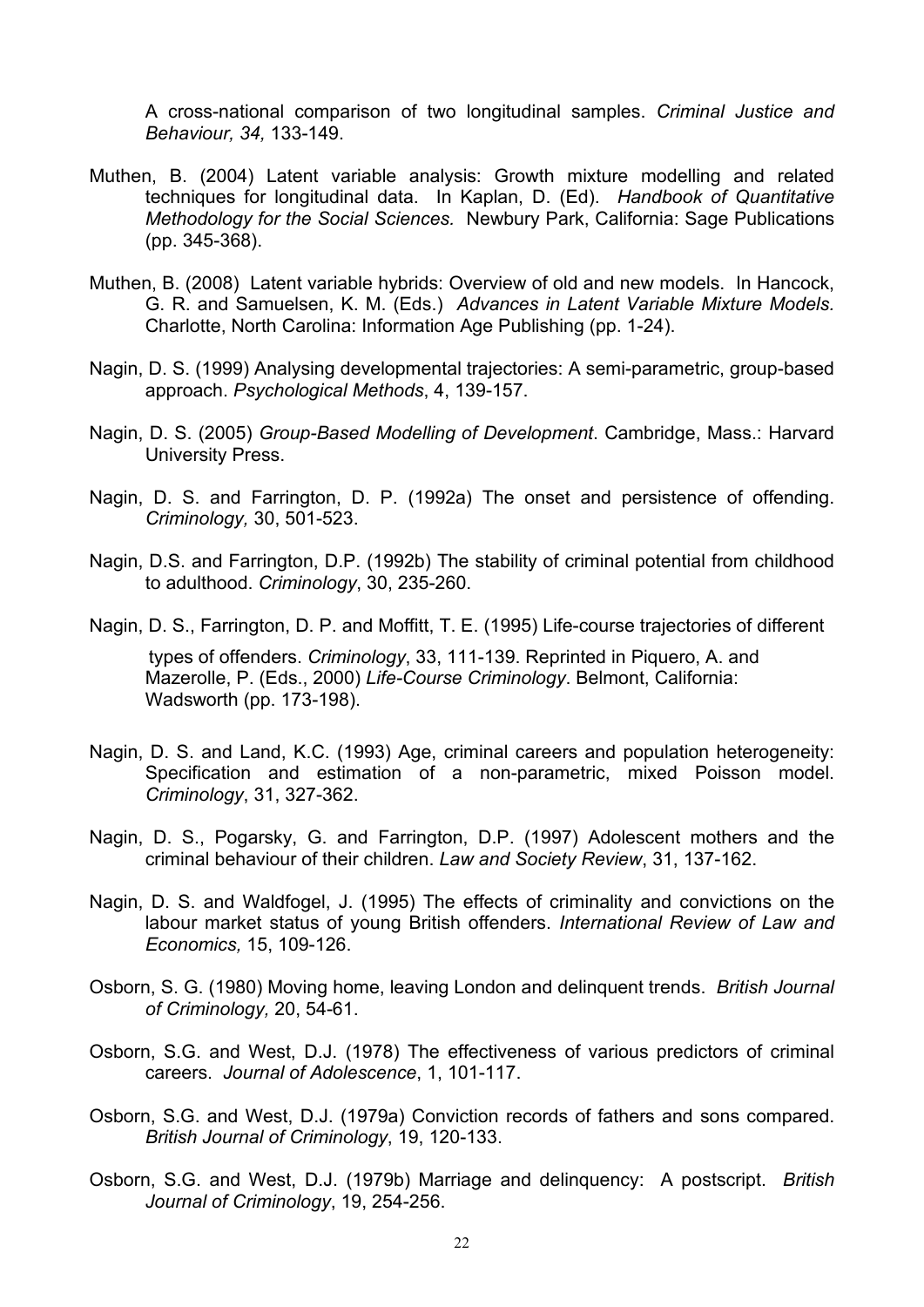- Osborn, S. G. and West, D.J. (1980) Do delinquents really reform? *Journal of Adolescence,* 3, 99-114.
- Painter, K. A. and Farrington, D. P. (2004) Gender differences in crime. *Criminal Justice Matters*, 55, 6-7.
- Paternoster, R. and Brame, R. (1998) The structural similarity of processes generating criminal and analogous behaviours. *Criminology*, 36, 633-669.
- Paternoster, R., Brame, R. and Farrington, D. P. (2001) On the relationship between adolescent and adult offending frequencies. *Journal of Quantitative Criminology*, 17, 201-225.
- Piquero, A. R., Carriaga, M., Diamond, B., Kazemian, L. and Farrington, D. P. (2012) Stability in aggression revisited. *Aggression and Violent Behaviour,* 17, 365-372.
- Piquero, A. R., Connell, N., Piquero, N. L., Farrington, D. P. and Jennings, W. G. (2013) Does adolescent bullying distinguish between male offending trajectories in late middle age? *Journal of Youth and Adolescence,* 42, 444-453.
- Piquero, A. R., Farrington, D. P. and Blumstein, A. (2007) *Key Issues in Criminal Career Research: New Analyses of the Cambridge Study in Delinquent Development*. Cambridge: Cambridge University Press.
- Piquero, A. R., Farrington, D. P., Fontaine, N.M., Vincent, G., Coid, J. and Ullrich, S. (2012) Childhood risk, offending trajectories, and psychopathy at age 48 years in the Cambridge Study in Delinquent Development. *Psychology, Public Policy and Law,* 18, 577-598.
- Piquero, A.R., Farrington, D.P. and Jennings, W.G. (2018) Money now, money later: Linking time discounting and criminal convictions in the Cambridge Study in Delinquent Development. *International Journal of Offender Therapy and Comparative Criminology,* 62, 1131-1142*.*
- Piquero, A. R., Farrington, D. P., Jennings, W. G., Diamond, B. and Craig, J. (2012) Sex offenders and sex offending in the Cambridge Study in Delinquent Development: Prevalence, frequency, specialization, recidivism and (dis)continuity over the lifecourse. *Journal of Crime and Justice,* 35, 412-426.
- Piquero, A. R., Farrington, D. P., Nagin, D. S. and Moffitt, T. E. (2010) Trajectories of offending and their relation to life failure in late middle age: Findings from the Cambridge Study in Delinquent Development. *Journal of Research in Crime and Delinquency,* 47, 151-173.
- Piquero, A. R., Farrington, D. P., Shepherd, J. P. and Auty, K. (2012) Offending and early deaths in the Cambridge Study in Delinquent Development. *Justice Quarterly*, 31, 445-472.
- Piquero, A. R., Jennings, W. G. and Farrington, D. P. (2013) The monetary costs of crime to middle adulthood: Findings from the Cambridge Study in Delinquent Development. *Journal of Research in Crime and Delinquency,* 50, 53-74.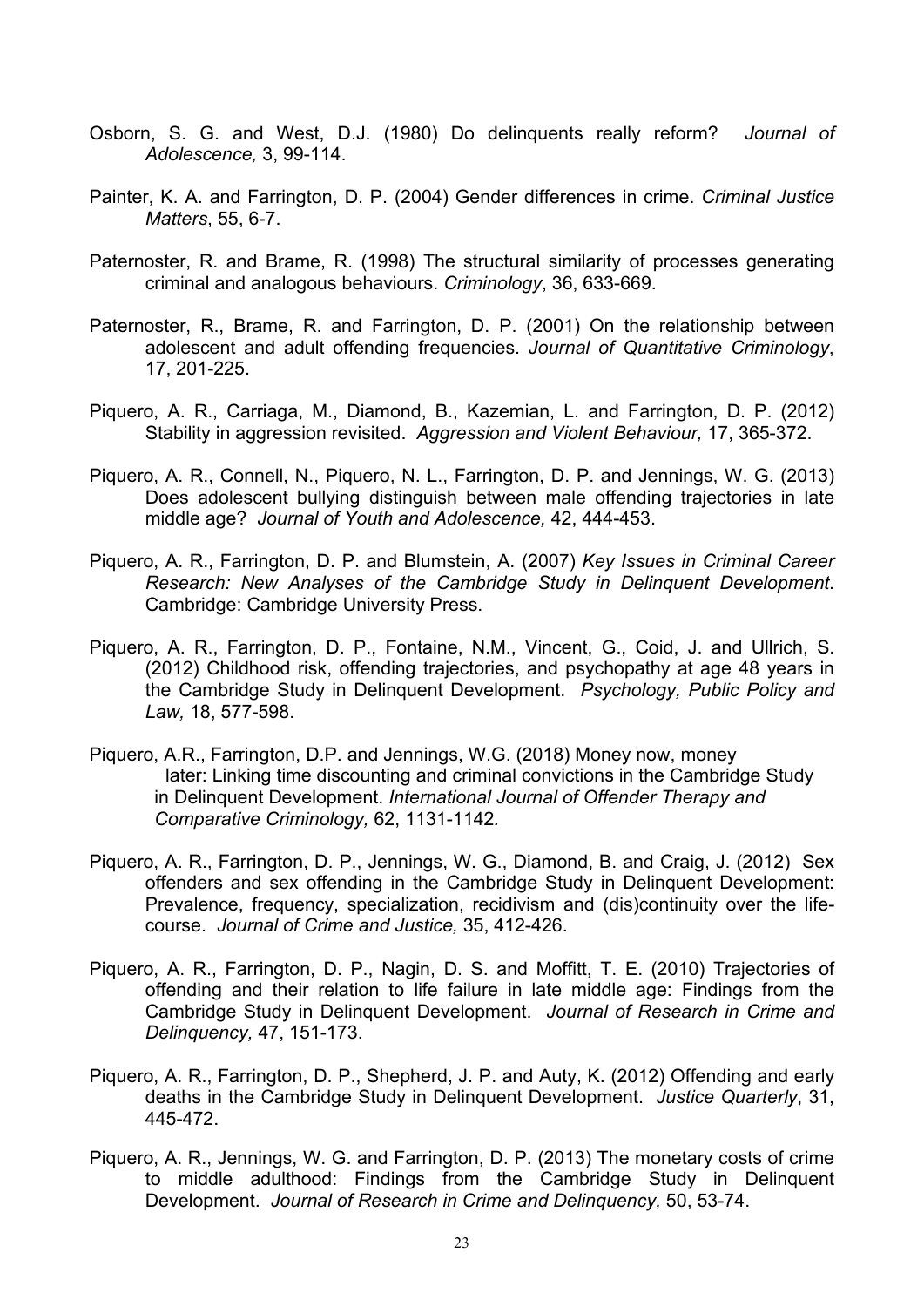- Piquero, A. R., Jennings, W. G. and Farrington, D. P. (2015) The life-course offending trajectories of football hooligans. *European Journal of Criminology,* 12, 113-125.
- Piquero, N. L., Piquero, A. R. and Farrington, D. P. (2010) Criminal offender trajectories and (white-collar) occupational prestige. *American Journal of Criminal Justice*, 35, 134-143.
- Piquero, N.L., Piquero, A.R., Narvey, C., Boutwell, B. and Farrington, D.P. (2021) Are there psychopaths in white-collar jobs? *Deviant Behaviour,* in press.
- Piquero, A. R., Shepherd, J. P., Shepherd, I. and Farrington, D. P. (2011) Impact of offending trajectories on health: Disability, hospitalization and death in middle-aged men in the Cambridge Study in Delinquent Development. *Criminal Behaviour and Mental Health,* 21, 189-201.
- Piquero, A. R. Sullivan, C. J. and Farrington, D. P. (2010) Assessing differences between short-term high-rate offenders and long-term low-rate offenders. *Criminal Justice and Behaviour,* 37, 1309-1329.
- Piquero, A. R., Theobald, D. and Farrington, D. P. (2014) The overlap between offending trajectories, criminal violence, and intimate partner violence. *International Journal of Offender therapy and Comparative Criminology,* 58, 286-302.
- Polakowski, M. (1994) Linking self and social control with deviance: Illuminating the structure underlying a general theory of crime and its relation to deviant activity. *Journal of Quantitative Criminology*, 10, 41-78.
- Raffan Gowar, B. and Farrington, D. P. (2013) The monetary cost of criminal careers. In Boers, K., Feltes, T., Kinzig, J., Sherman, L. W., Streng, F. and Trueg, G. (Eds.) *Kriminologie, Kriminalpolitik, Strafrecht (Criminology, Crime Policy, Penal Law)*: *Festschrift fur Hans-Jurgen Kerner*. Tubingen, Germany: Mohr Siebeck (pp. 441- 456).
- Reising, K., Farrington, D.P., Ttofi, M.M., Piquero, A.R. and Coid, J.W. (2019) Childhood risk factors for personality disorder symptoms related to violence. *Aggression and Violent Behaviour,* 49, 101315.
- Reising, K., Ttofi, M.M., Farrington, D.P. and Piquero, A.R. (2019) The impact of longitudinal offending trajectories on mental health: Life-time consequences and intergenerational transfer. *Journal of Criminal Justice,* 62, 16-22*.*
- Reiss, A. J. and Farrington, D. P. (1991) Advancing knowledge about co-offending: Results from a prospective longitudinal survey of London males. *Journal of Criminal Law and Criminology,* 82, 360-395.
- Rocque, M., Jennings, W.G., Piquero, A.R., Ozkan, T. and Farrington, D.P. (2017) The importance of school attendance: Findings from the Cambridge Study in Delinquent Development on the life-course effects of truancy. *Crime and Delinquency,* 62, 592-612*.*
- Roeder, K., Lynch, K. G. and Nagin, D. S. (1999) Modelling uncertainty in latent class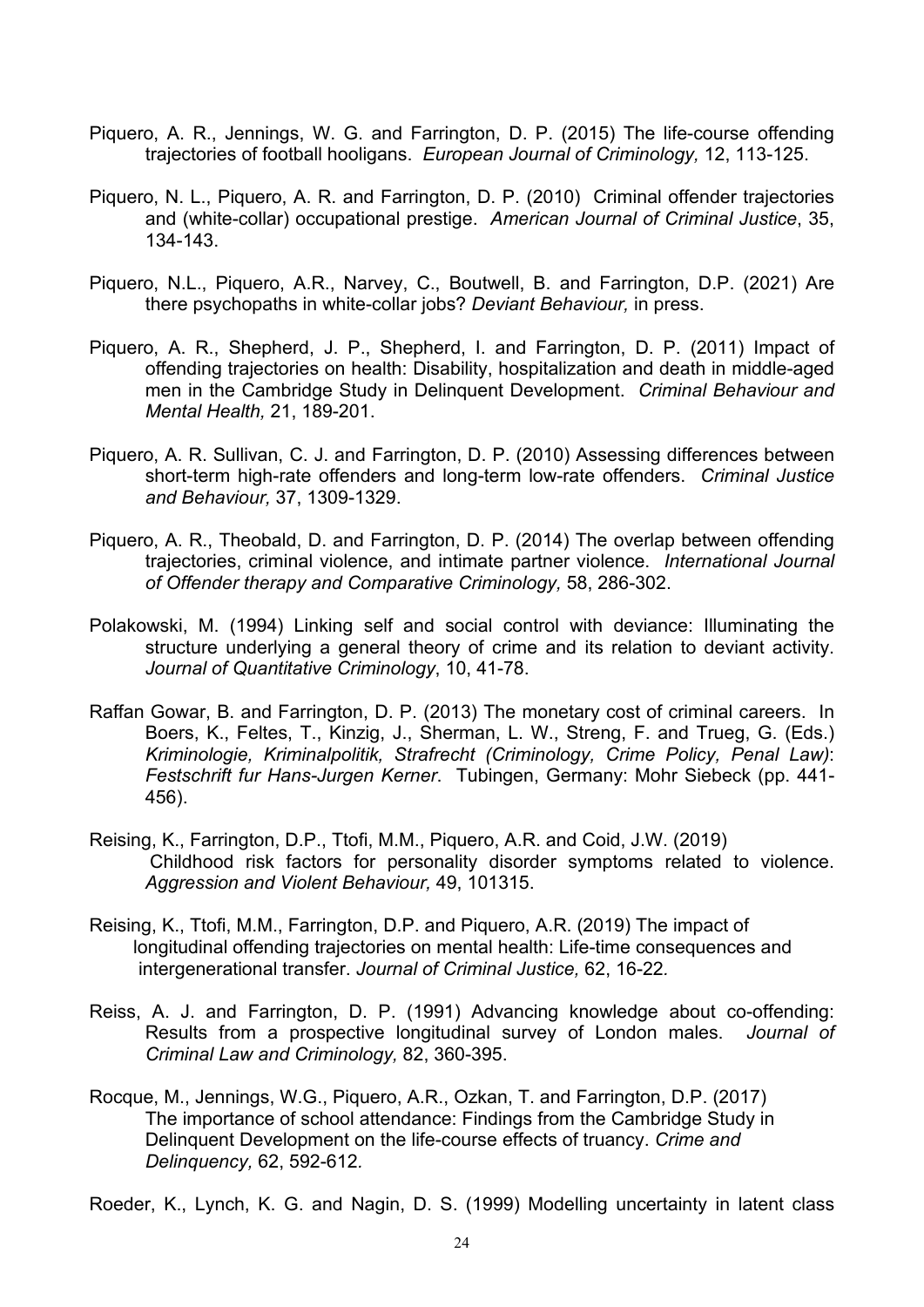membership: A case study in criminology. *Journal of the American Statistical Association,* 94, 766-776.

- Rowe, D. C. and Farrington, D. P. (1997) The familial transmission of criminal convictions. *Criminology*, 35, 177-201.
- Rowe, D. C., Osgood, D.W. and Nicewander, W.A. (1990) A latent trait approach to unifying criminal careers. *Criminology,* 28, 237-270.
- Schoeler, T., Theobald, D., Pingault, J-B., Farrington, D.P., Coid, J.W. and Bhattacharyya, S. (2018) Developmental sensitivity to cannabis use patterns and risk for major depressive disorder in mid-life: Findings from 40 years of follow-up. *Psychological Medicine*, 21, 2169-2176.
- Schoeler, T., Theobald, D., Pingault, J-B., Farrington, D. P., Jennings, W. G., Piquero, A. R., Coid, J. W. and Bhattacharyya, S. (2016) Continuity of cannabis use and violent offending over the life course. *Psychological Medicine,* 46, 1663-1677*.*
- Shakoor, S., Theobald, D. and Farrington, D.P. (2021) Intergenerational continuity of intimate partner violence perpetration: An investigation of possible mechanisms. *Journal of Interpersonal Violence,* in press.
- Shepherd, J. P., Farrington, D. P. and Potts, A.J.C. (2002) Relations between offending, injury and illness. *Journal of the Royal Society of Medicine*, 95, 539-544.
- Shepherd, J. P., Farrington, D. P. and Potts, A.J.C. (2004) Impact of antisocial lifestyle on health. *Journal of Public Health Medicine*, 26, 347-352.
- Shepherd, J. P., Shepherd, I., Newcombe, R. G. and Farrington, D. P. (2009) Impact of antisocial lifestyle on health: Chronic disability and death by middle age. *Journal of Public Health*, 31, 506-511.
- Skinner, G.C.M. and Farrington, D.P. (2021a) Antisocial personality versus GP reported and self-reported health outcomes. *Journal of Forensic Psychiatry and Psychology,* 32, 506-519.
- Skinner, G.C.M. and Farrington, D.P. (2021b) Self-reported and general practitioner recorded indicators of lifetime health up to age 48 according to offender type in the Cambridge Study in Delinquent Development. *Criminal Behaviour and Mental Health,* 31, 211-219.
- Skinner, G., Farrington, D.P. and Jolliffe, D. (2021) Criminal careers and early death: Relationships in the Cambridge Study in Delinquent Development. *British Journal of Criminology,* in press.
- Skinner, G.C.M., Farrington, D.P. and Shepherd, J.P. (2020) Offender trajectories, health and hospital admissions: Relationships and risk factors in the longitudinal Cambridge Study in Delinquent Development. *Journal of the Royal Society of Medicine,* 113, 110-118.
- Smith, C.A. and Farrington, D. P. (2004) Continuities in antisocial behaviour and parenting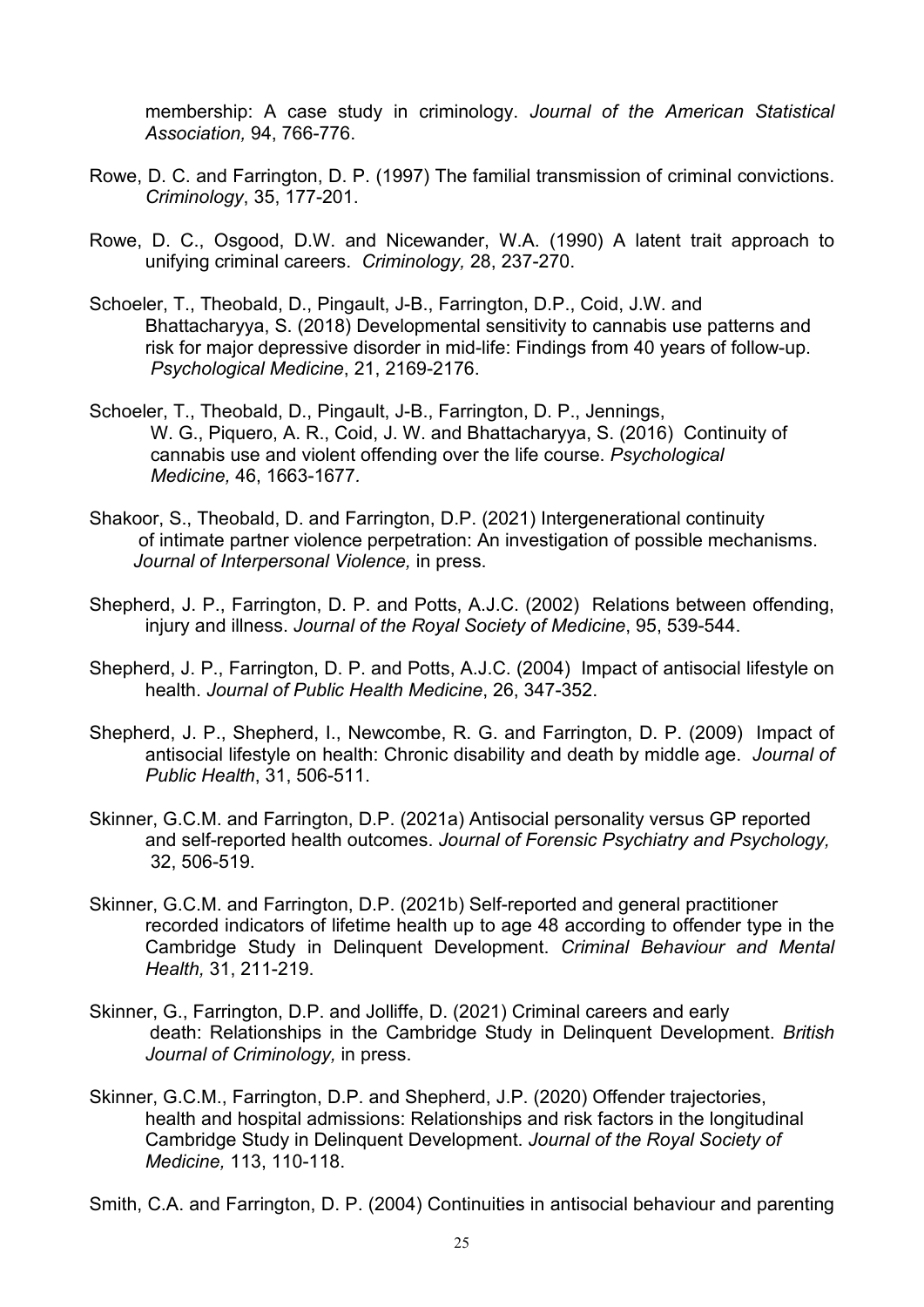across three generations. *Journal of Child Psychology and Psychiatry*, 45, 230-247.

- Sohoni, T., Paternoster, R., McGloin, J.M. and Bachman, R. (2014) "Hen's teeth and horse's toes": The adult onset offender in criminology. *Journal of Crime and Justice*, 37, 155-172.
- Theobald, D. and Farrington, D. P. (2009) Effects of getting married on offending: Results from a prospective longitudinal survey of males. *European Journal of Criminology,* 6, 496-516.
- Theobald, D. and Farrington, D. P. (2010) Should policy implications be drawn from research on the effects of getting married on offending? *European Journal of Criminology,* 7, 239-247.
- Theobald, D. and Farrington, D. P. (2011) Why do the crime-reducing effects of marriage vary with age? *British Journal of Criminology,* 51, 136-158.
- Theobald, D. and Farrington, D. P. (2012) Child and adolescent predictors of male intimate partner violence. *Journal of Child Psychology and Psychiatry,* 53, 1242- 1249.
- Theobald, D. and Farrington, D. P. (2013) The effects of marital breakdown on offending: Results from a prospective longitudinal survey of males. *Psychology, Crime and Law,* 19, 391-408.
- Theobald, D., Farrington, D. P., Coid, J. W. and Piquero, A. R. (2016a) A longitudinal analysis of the criminal careers of intimate partner violence offender subtypes: Results from a prospective survey of males. *Violence and Victims,* 31, 999-1020.
- Theobald, D., Farrington, D. P., Coid, J. W. and Piquero, A. R. (2016b) Are male perpetrators of intimate partner violence different from convicted violent offenders? Examination of psychopathic traits and life success in males from a community survey. *Journal of Interpersonal Violence,* 31, 1687-1718*.*
- Theobald, D., Farrington, D. P. and Piquero, A. R. (2013) Childhood broken homes and adult violence: An analysis of moderators and mediators. *Journal of Criminal Justice*, 41, 44-52.
- Theobald, D., Farrington, D. P. and Piquero, A. (2015) Does the birth of a first child reduce the father's offending? *Australian and New Zealand Journal of Criminology,* 48, 3- 23.
- Theobald, D., Farrington, D.P., Ttofi, M.M. and Crago, R.V. (2016) Risk factors for dating violence versus cohabiting violence: Results from the third generation of the Cambridge Study in Delinquent Development. *Criminal Behaviour and Mental Health*, 26, 229-239.
- Ttofi, M. M. and Farrington, D.P. (2016) What factors protect adolescent bullies from developing into criminal and violent offenders? In Kapardis, A. and Farrington, D.P. (Eds.) *The Psychology of Crime, Policing and Courts*. Abingdon: Routledge (pp. 44- 56).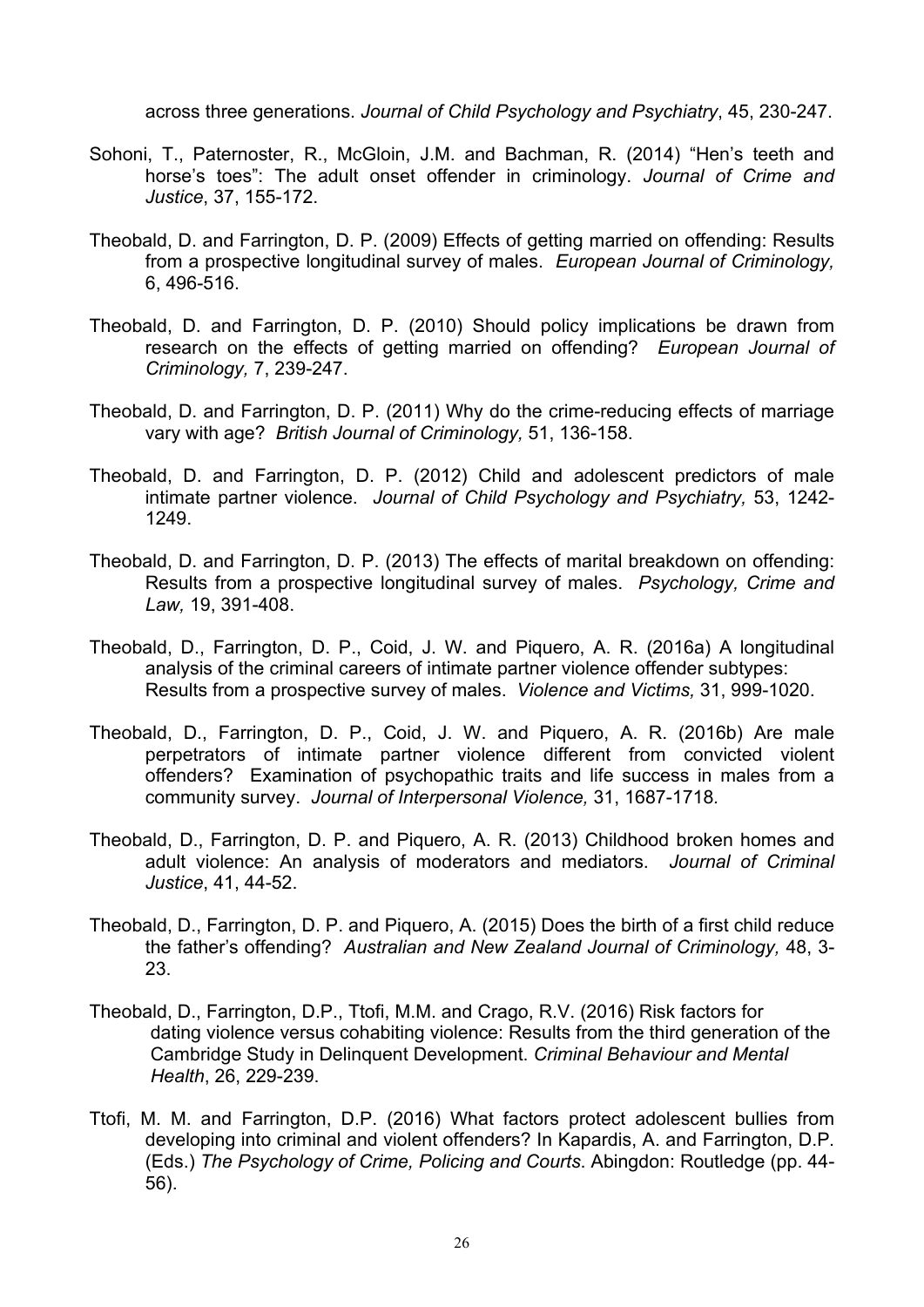- Ullrich, S., Farrington, D. P. and Coid, J. W. (2007) Dimensions of DSM-IV personality disorders and life success. *Journal of Personality Disorders,* 21, 659-665.
- Ullrich, S., Farrington, D. P. and Coid, J. W. (2008) Psychopathic personality traits and life-success. *Personality and Individual Differences,* 44, 1162-1171.
- Van De Weijer, S., Besemer, S., Bijleveld, C. and Blokland, A. (2015) The concentration of sex offences in British and Dutch families. In Blokland, A. and Lussier, P. (Eds.) *Sex Offenders: A Criminal Career Approach.* Chichester: Wiley-Blackwell (pp. 321- 347).
- Walters, G. D. (2016a) Forging a link between conduct disorder and adolescent/adult offending via externalizing behaviour and reading performance. *Youth Violence and Juvenile Justice*, 14, 61-75.
- Walters, G. D. (2016b) Low self-control, peer rejection, reactive criminal thinking, and delinquent peer associations: Connecting the pieces of the crime puzzle. *Journal of Developmental and Life-Course Criminology*, 2, 209-231.
- West, D. J. (1969) *Present Conduct and Future Delinquency*. London: Heinemann.
- West, D. J. (1973) Are delinquents different? *New Society*, 26, 456-458.
- West, D. J. (1982) *Delinquency: Its Roots, Careers and Prospects*. London: Heinemann.
- West, D. J. and Farrington, D. P. (1973) *Who Becomes Delinquent*? London: Heinemann.
- West, D. J. and Farrington, D. P. (1977) *The Delinquent Way of Life*. London: Heinemann. Chapter 9 reprinted in: Bean, P. (Ed., 2003) *Crime: Critical Concepts in Sociology.* Abingdon: Routledge (pp. 113-118).
- Whitten, T., McGee, T.R., Homel, R., Farrington, D.P. and Ttofi, M.M. (2017) Disentangling operationalizations of persistent offending. *Journal of Criminal Justice,* 52, 22-33.
- Whitten, T., McGee, T.R., Homel, R., Farrington, D.P., and Ttofi, M.M. (2019) Comparing the criminal careers and childhood risk factors of persistent, chronic, and persistent-chronic offenders. *Australian and New Zealand Journal of Criminology*, 52, 151-173.
- Zara, G., Bergstrom, H. and Farrington, D.P. (2021) The sexual life of men with psychopathic traits. *Journal of Criminological Research, Policy and Practice*, 7, 164-178.
- Zara, G. and Farrington, D. P. (2006) Later criminal careers: Psychological influences. In Obergfells-Fuchs, J. and Brandenstein, M. (Eds.) *Nationale und Internationale Entwicklungen in der Kriminologie (National and International Developments in Criminology)*. Frankfurt: Verlag Fur Polizeiwissenschaft (pp. 109-136).
- Zara, G. and Farrington, D. P. (2007) Early predictors of late onset offenders. *International Annals of Criminology,* 45, 37-56.